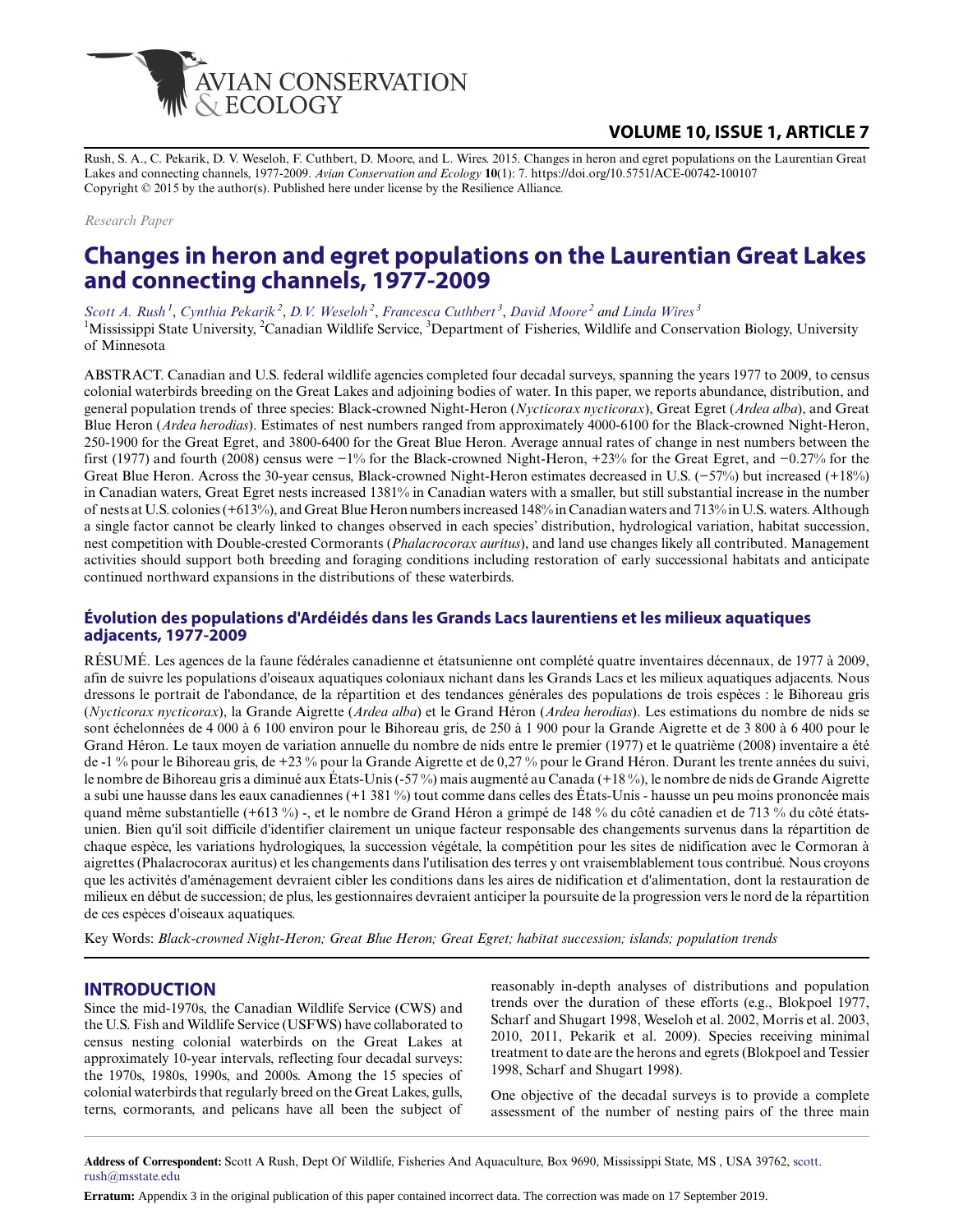species of colonial tree-nesting herons and egrets that breed on the Great Lakes (Scharf and Shugart 1998): Black-crowned Night-Heron (*Nycticorax nycticorax*, hereafter, night-heron), Great Egret (*Ardea alba*, hereafter egret) and Great Blue Heron (*Ardea herodias*, hereafter heron). Population data for these three species, collected over more than 30 years, are useful for evaluating long-term changes in the distribution and abundance of each species, specifically population trends, species distributions, potential threats to breeding populations, and conservation assessments.

In this paper we present quantitative data on distribution and abundance, as well as assess general population trends, for these three species of colonial-nesting herons and egrets that breed on the Great Lakes and connecting channels. Drawing on recognized numerical and distributional changes, we provide possible explanations for differences observed among these species. We comment on management activities that can be implemented to help maintain the distributional diversity of these three species. Although each species discussed is migratory, we focus on potential limitations to the breeding season population of each species as it pertains to the Great Lakes region.

# **Study area**

The North American Great Lakes system covers approximately 244,000 km² and comprises the single largest body of fresh water in the world (Fuller et al. 2002). Lake Michigan is the only Great Lake that lies entirely within the United States. The other four Great Lakes are bisected by an international border that runs roughly down the middle of each lake and connecting channels.

For this study, we defined the Canadian Great Lakes as extending from the Canadian-U.S. border at the Pigeon River in western Lake Superior through lakes Superior, Huron, Erie, and Ontario, down the upper St. Lawrence River to the border between Ontario and Quebec, including the connecting channels of the St. Marys, St. Clair, Detroit, Niagara, and St. Lawrence rivers. The study area also extended 1 km inland along the shores of these water bodies. The U.S. Great Lakes study area included the U.S. shoreline of the Great Lakes and connecting rivers from Pigeon Point, Minnesota, at the Canada-U.S. border to Massena, New York, in the upper St. Lawrence River.

# **METHODS**

Data collection protocols for the decadal Great Lakes Colonial Waterbird Censuses, 1977-2009, are detailed by Scharf et al. (1979), Blokpoel et al. (1980), Blokpoel and Tessier (1998), Weseloh et al. (1986, 2002), and Morris et al. (2003, 2010, 2011). Here we briefly describe them as they pertain to the census of night-herons, herons, and egrets with focus on four discrete periods: 1977-1980 (first census); 1989-1991 (second census); 1999-2001 (third census); and 2007-2009 (fourth census). Throughout we apply the term "colony" to represent a nesting area used by one or more pairs of individuals (Buckley and Buckley 1980, Blokpoel and Tessier 1998, Morris et al. 2003, 2010). We use the term "census" to identify a complete count of species and nests at colonies (Buckley and Buckley 1976, in Kushlan 1986), and the term "survey" as the effort to locate active colonies (see also Morris et al. 2003, 2011). During each census, nests were assigned to species on the basis of adults seen flushing from or flying in proximity to nests, identifiable eggs or chicks present in nests, or by qualities of the nest structure.

# **Canadian data collection protocol**

In preparation for the first census (1977-1980), locations of known heron and egret colonies were obtained from local wildlife agencies, conservation authorities, museums, naturalist groups, and the public. During the third and fourth censuses, information from the Ontario breeding bird atlases was used to identify potential nesting colonies (Cadman et al. 2007). These surveys were conducted as part of a broader program to census colonial waterbirds on the Great Lakes. Therefore, most islands were also surveyed for gulls, terns, and cormorants; during those censuses, habitats on islands were surveyed for the presence of night-herons, herons, and egrets (Weseloh et al. 1986, 2002, Morris et al. 2003, 2010, 2011). In subsequent censuses, known colony sites were revisited; however, all islands, including those where no nesting was determined previously, were searched for the presence of new colonies.

Nearly all Canadian colonies of herons and egrets were located on islands and were visited by boat; a few colonies, accessible by automobile or foot, were located on the mainland. In the first census, heron nests in Lake Superior were counted from the air, from boats, and through on-the-ground surveys. For all other censuses, each nest tree was located and the number of nests of each species was recorded in colonies with relatively small numbers of nesting herons/egrets or in colonies located in small nesting areas or in habitat where all nest trees could be seen easily. On islands with larger numbers of nesting herons/egrets, or where the nesting area was extensive or all nests could not be seen easily, each nest tree was marked with flagging tape and the number of nests tallied. On very large islands, e.g., Middle, East Sister, and Middle Sister islands in western Lake Erie, transect lines were established across the entire island. Transect lines were walked abreast by 6-10 observers until a census was made of the complete island. Each nest tree encountered during a transect census was marked to ensure that it was counted only once; we were highly confident that no nest trees were missed. In a few cases where ground vegetation was very dense, counts or estimates were made from a boat with estimates based on the number of nests observed extrapolated over the known area of the colony. Although all Canadian censuses were coordinated by CWS staff in Ottawa and Burlington, partners from the Ontario Ministry of Natural Resources, Parks Canada, various Conservation Authorities, and universities who participated were trained in using CWS methods.

### **U.S. data collection protocol**

Although the protocol for the first U.S. censuses was developed independent of Canada, the U.S. censuses were still very similar to the Canadian ones, with the exception that aerial techniques were used more extensively for U.S. censuses. In the first U.S. census, the shorelines and islands in the study area were flown with a Cessna 180 on floats, and an investigator counted the number of nesting pairs in small colonies from the air. At larger colonies, the plane landed near the site and 1-2 persons went ashore and conducted the census, either a full census or a partial census with extrapolation (Scharf et al. 1979). In the second and subsequent U.S. censuses, the aerial census was complimented by several teams of boat-based surveyors (Scharf and Shugart 1998, Morris et al. 2003) using techniques similar to those used in Canadian censuses. The only exception was on West Sister Island in western Lake Erie, where study plots were established and the number of nesting pairs per plot was extrapolated to the entire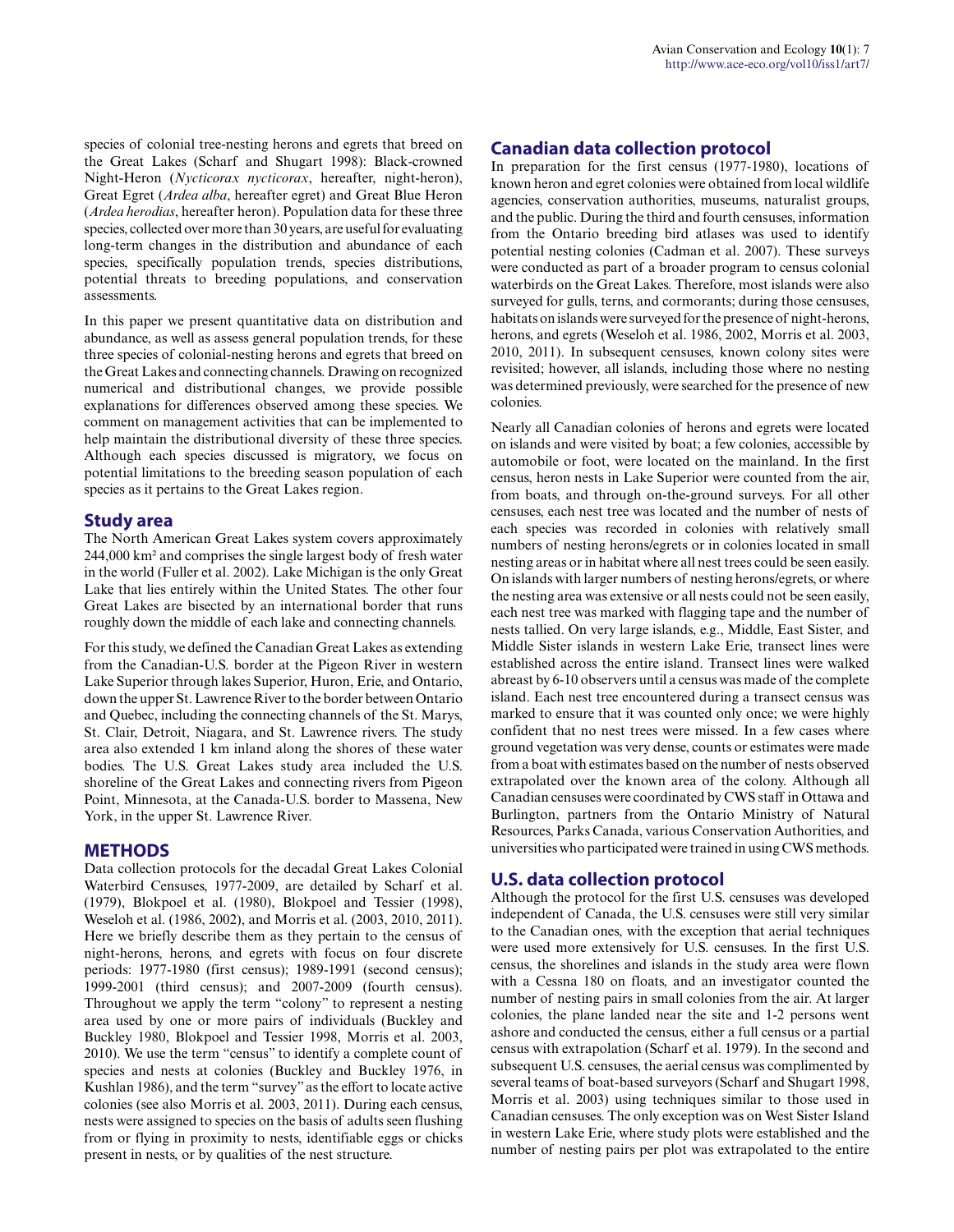**Table 1**. Location, size, and number of active Black-crowned Night-Heron (*Nycticorax nycticorax*) colonies by country and water body during the four decadal census periods. Values reflect total nest count per water body with number of active colony sites shown in parentheses. Water bodies are presented on an east-west gradient. Values of zero indicate no nesting activity reported in water body during the indicated census period. NA denotes "not applicable" because the water body does not occur in both jurisdictions. DR indicates Detroit River; LE, Lake Erie; LH, Lake Huron; LM, Lake Michigan; LO, Lake Ontario; LSC, Lake St. Clair; LS, Lake Superior; NR, Niagara River; SLR, St. Lawrence River; SMR, St. Marys River.

| Census<br>Year | <b>SLR</b>   | LO        | NR           | LE          | DR           | <b>LSC</b>   | LH<br>Main<br>body | LH<br>Georgian<br>Bay | LH<br>North<br>Channel | LM       | <b>SMR</b>     | LS       | Total nest<br>(Sites) |
|----------------|--------------|-----------|--------------|-------------|--------------|--------------|--------------------|-----------------------|------------------------|----------|----------------|----------|-----------------------|
| Canadian Sites |              |           |              |             |              |              |                    |                       |                        |          |                |          |                       |
| 1977           | $\mathbf{0}$ | 232(5)    | 65(1)        | 1220(2)     | $\mathbf{0}$ | $\mathbf{0}$ | 154(3)             | 175(3)                | $\bf{0}$               | NA       | $\theta$       | $\theta$ | 1846 (14)             |
| 1991           | $\mathbf{0}$ | 996 (10)  | 426(3)       | 151(2)      | $\mathbf{0}$ | 98(2)        | 152(4)             | 110(2)                | $\theta$               | NА       | $\theta$       | $\theta$ | 1933(23)              |
| 1999           | 46(1)        | 1466(6)   | 246(2)       | 98(4)       | $\theta$     | $\bf{0}$     | 206(8)             | 242(9)                | 9(4)                   | NA       | $\theta$       | 0        | 2313 (34)             |
| 2008           | 142(8)       | 839 (10)  | 378(3)       | 65(4) 57(1) |              | $\bf{0}$     | 205(11)            | 448 (12)              | 49(8)                  | NA       | $\overline{0}$ | $\theta$ | 2183 (57)             |
| U.S. Sites     |              |           |              |             |              |              |                    |                       |                        |          |                |          |                       |
| 1977           | $---$        | 130(1)    | $\mathbf{0}$ | 3000(1)     | $\mathbf{0}$ | $\mathbf{0}$ | 230(7)             | NA                    | NA                     | 860 (13) | $\theta$       | $\theta$ | 4220 (22)             |
| 1991           | $\mathbf{0}$ | 12(1)     | $\mathbf{0}$ | 1568(3)     | $\mathbf{0}$ | $\mathbf{0}$ | 361(7)             | NA                    | NA                     | 859 (10) | $\theta$       | $\theta$ | 2800(21)              |
| 1999           | $\mathbf{0}$ | 54 $(4)$  | 38(1)        | 460(2)      | $\mathbf{0}$ | $\mathbf{0}$ | 561(7)             | NA                    | NA                     | 527(14)  | $\theta$       | $\theta$ | 1640(28)              |
| 2008           | $\theta$     | 94(2)     | 98(1)        | 767(4)      | $\mathbf{0}$ | $\mathbf{0}$ | 287(8)             | NA                    | NA                     | 578 (20) | 6(1)           | 3(1)     | 1833 (37)             |
| Combined       |              |           |              |             |              |              |                    |                       |                        |          |                |          |                       |
| 1977           |              | 362(6)    | 65(1)        | 4220(3)     | $\mathbf{0}$ | $\theta$     | 384 (10)           | 175(3)                | $\theta$               | 860 (13) | $\theta$       | $\theta$ | 6066 (36)             |
| 1991           |              | 1008(11)  | 426(3)       | 1719(5)     | $\mathbf{0}$ | 98(2)        | 513(11)            | 110(2)                | $\theta$               | 859 (10) | $\Omega$       | $\theta$ | 4733 (44)             |
| 1999           | 46(1)        | 1520 (10) | 284(3)       | 558 (6)     | $\theta$     | $\theta$     | 767(15)            | 242(9)                | 9(4)                   | 527(14)  | $\theta$       | $\theta$ | 3953 (62)             |
| 2008           | 142(8)       | 933 (12)  | 476(4)       | 832(8)      | 57(1)        | $\mathbf{0}$ | 492 (19)           | 448 (12)              | 49(8)                  | 578 (20) | 6(1)           | 3(1)     | 4016 (94)             |

site (Shieldcastle and Martin 1997). In the fourth census, estimates of nesting pairs were obtained during ground counts and by counting nests from aerial photographs (described in Cuthbert and Wires 2013). All cooperators were provided with written protocols for censusing each species (Cuthbert and Wires 2013).

In the first census, the U.S. portion of the St. Lawrence River was not included in the study area. However, it was included in the three subsequent censuses.

# **Nest identification**

During all censuses, only Apparently Occupied Nests (Ewins et al. 1995) were recorded. These were nests that were either empty but freshly built and/or appeared to be actively maintained, or nests that contained eggs and/or chicks. Nests usually were identified by the presence of an adult, presumed to be the nest owner, or the presence of eggs or chicks at the nest. Night-heron nests were identified by their small, compact size, use of small twigs in nest construction, and usually low placement of the nest in the canopy. Egret nests were smaller than heron nests, not as densely constructed, and usually lower in the canopy than heron nests. Heron nests were identified by their large bulky size and solid appearance, usually at the tops of trees.

# **Rates of numerical change**

Estimates of average colony size were developed using only those colonies active during a census. Because of the missing data from the U.S. portion of the St. Lawrence River in the first census, nest count data were derived from Maxwell et al. (2000), facilitating estimates of rate of change within this water body across surveys. Statistical comparisons of nest numbers among censuses included all colonies. Countrywide and Great Lakes–wide variation in the total number of nests among censuses was analyzed for each species with generalized linear mixed effect models, which used maximum likelihood via the *lmer* function in the *lme4* package of R 2.12.1 (R Development Core Team 2012). Each model contained nest count as the response variable and census as the fixed effect, which was treated as a continuous variable. Separate analyses were used to estimate population trends across each water body (defined in Table 1) and separately within each country. When estimating regional trends, water body was treated as a random effect with country nested within water body. Canadian and U.S. trends were estimated with water body alone treated as the random effect. All models were fit using a Poisson error distribution and log-link function.

A separate analysis was used to evaluate lakewide regional changes in nest numbers among census years. This analysis used a model structure similar to that used in evaluating national differences, except census was treated as a categorical variable. Differences among main effects (census) were analyzed using the general linear hypothesis testing (*glht*) function of the *multcomp* package in R (R Development Core Team 2012). This function allows for testing among specified contrasts, which in our case compared the response variables among adjacent censuses.

# **RESULTS**

# **Great Lakes–wide distribution, nest estimates, and trends**

For each species, the number of nests (equivalent to nesting pairs) and colony sites (see Fig. 1 for distribution) recorded in each census are shown separately by country and as combined totals (Tables 1-3). The average annual rates of change in nest numbers between the first (1977) and fourth (2008) census were −1% for night-heron, +23% for egret, and −0.27% for heron. Trends for individual species indicated the number of nesting night-herons decreased, egrets increased, and herons remained relatively stable across the 30-year study.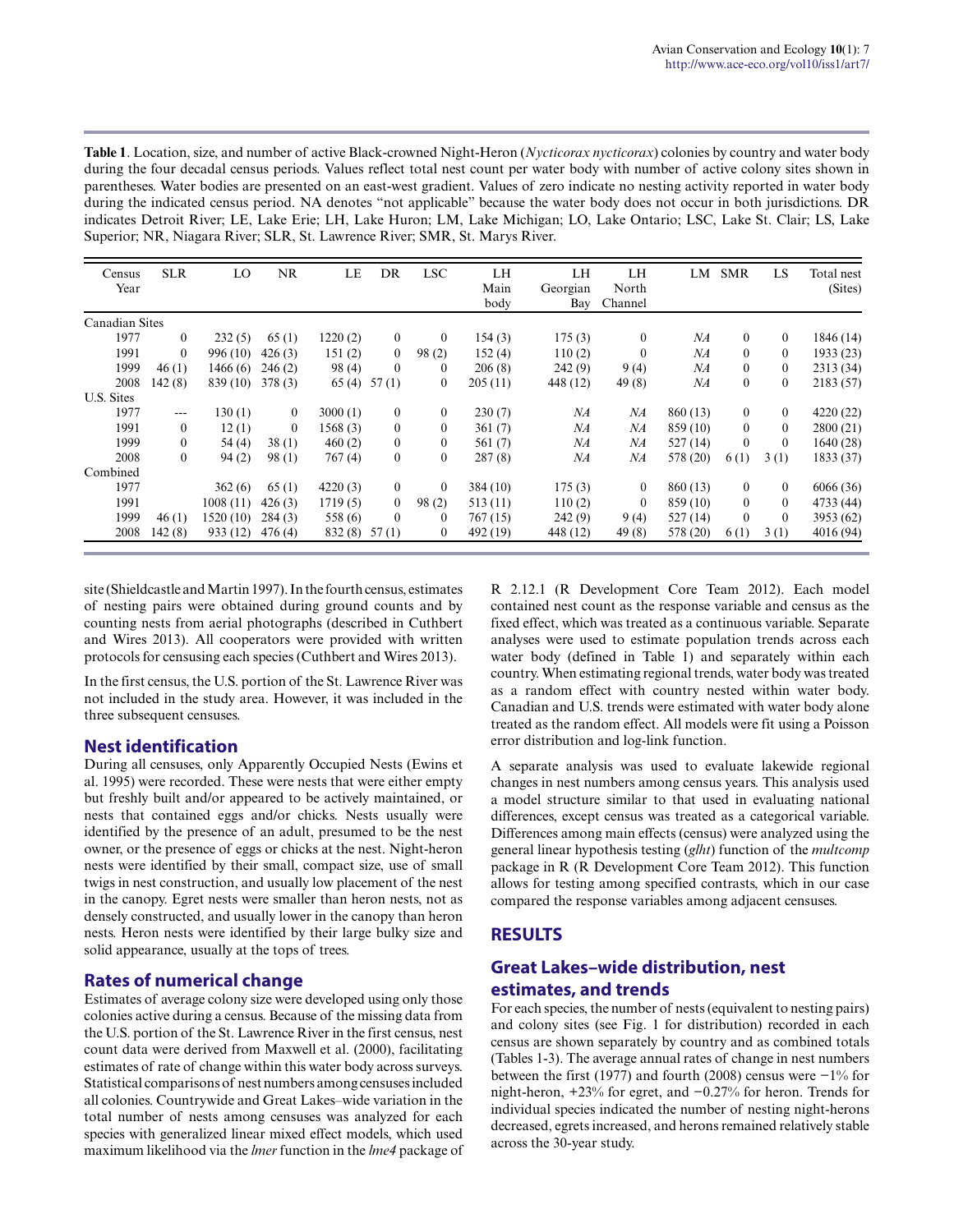

**Fig. 1**. The distribution of Black-crowned Night-Heron, Great Egret, and Great Blue Heron colonies found during four decadal surveys. (A) Locations of all 78 colonies located in 1976-2009. (B) Locations of colonies showing the greatest change in numbers, 1977-2008.

#### **Black-crowned night-herons**

During the first two censuses in 1977 and 1991, the greatest number of night-heron nests within the Great Lakes occurred in Lake Erie. The greatest nest numbers occurred in Lake Ontario during the third census in 1999 and in Lake Huron in the fourth census in 2008 (Table 1). Throughout the 30-year census, across the Great Lakes, the average colony size for night-herons was 80  $\pm$  245 nests (n = 142 colonies). The average night-heron colony size decreased 75% over this time (Appendices 1 and 2, pooled). Great Lakes–wide reductions in nest numbers were evident between each of the first three censuses (all  $P < 0.05$ ), with the greatest annual decline during the eight-year period between 1977 and 1991 (1.6% per year;  $Z = -7.21$ , df = 1, P < 0.001; Table 1). However, between 1999 and 2008, this species experienced a small  $(1.6\%)$  but not statistically significant  $(Z = 0.70, df = 1, P = 0.82)$ increase in Great Lakes–wide nest numbers (Table 1). The combined nest numbers in the last census decreased by 34% from those in the first census (Table 1).

In Canadian waters of the Great Lakes, the average night-heron colony during the 30-year census was  $65 \pm 157$  nests (n = 84) colonies; Appendix 1). On average, colony size decreased 71% during this time. The greatest between-census change in nightheron nest numbers occurred between 1991 and 1999: a 20% increase (Table 1). However, because of an increase in the number of colonies from 23 to 34 during this time, the mean number of nests per colony decreased by  $19\%$  (Z = -7.87, df = 1, P < 0.001). There was no significant change in population size or average colony size between 1999 and 2008 ( $Z = 0.63$ , df = 1, P = 0.866). In 1977, Lake Erie had the greatest number of nests, with the single highest nest numbers occurring on Pelee Island ( $n = 870$ ) nests; Appendix 1). This site was abandoned completely by nightherons by the second survey in 1991 (Appendix 1). By 1991 the number of nests in Lake Ontario exceeded the number in Lake Erie, with the highest nest counts recorded at Tommy Thompson Park, Toronto Harbor (n = 567 nests; Appendix 1).

In U.S. waters, during the entire census, mean night-heron colony size was  $97 \pm 319$  nests (n = 58; Appendix 2), but did not differ significantly from the size in Canadian waters  $(Z = 0.75, df = 1$ ,  $P = 0.46$ ; Appendix 2). In the United States, over the 30-year census, numbers of night-heron nests declined significantly, with an estimated 57% loss across all four censuses (Table 1). This decline was evidenced by a 34% reduction in nest numbers between 1977 and 1991 (Z = -16.83, df = 1, P < 0.001) and 41% between 1991 and 1999 (Z =  $-17.2$ , df = 1, P < 0.001; Appendix 1). Despite this downward trend prior to 1999, nest numbers increased 12% between 1999 and 2008 ( $Z = 3.27$ , df = 1, P = 0.003; Table 1).

The general decrease in estimates for this species among early censuses was most evident between the first (1977) and third (1991) census in Lake Erie, where the population declined 85% in U.S. sites and 92% in Canadian sites (Table 1). In the first census in 1977, a single site in Lake Erie (West Sister Island, Canada; Fig. 1) contained 71% of all nests within that water body ( $n =$ 3000 nests; Appendix 2). By 2008 the number of nests at this location had declined 85% to 460 nests (Appendix 2). Concomitant with the observed declines in the U.S. and Canadian open lake waters, at riverine locations nesting populations of night-herons increased nearly 10-fold over the four censuses, spanning 1977 to 2008, in the St. Marys, Detroit, Niagara, and St. Lawrence Rivers (Table 1).

#### **Great egrets**

During the first census in 1977, only 245 egret nests were found in the entire Great Lakes and all were in Lake Erie, the Detroit River, and Lake St. Clair. By the fourth census, nesting egrets had expanded to all the Great Lakes, including more than 800 nests in Lakes Huron and Michigan (Table 2). The Great Lakes–wide number of nests increased 571% from 1977 to 1991 ( $Z = 27.79$ , df = 1, P < 0.001), decreased 17% from 1991 to 1999 (Z =  $-4.99$ ,  $df = 1$ ,  $P < 0.001$ ), and increased 39% between 1999 and 2008 (Z  $= 9.34$ , df  $= 1$ ,  $P < 0.001$ ; Table 2). Overall, the number of nests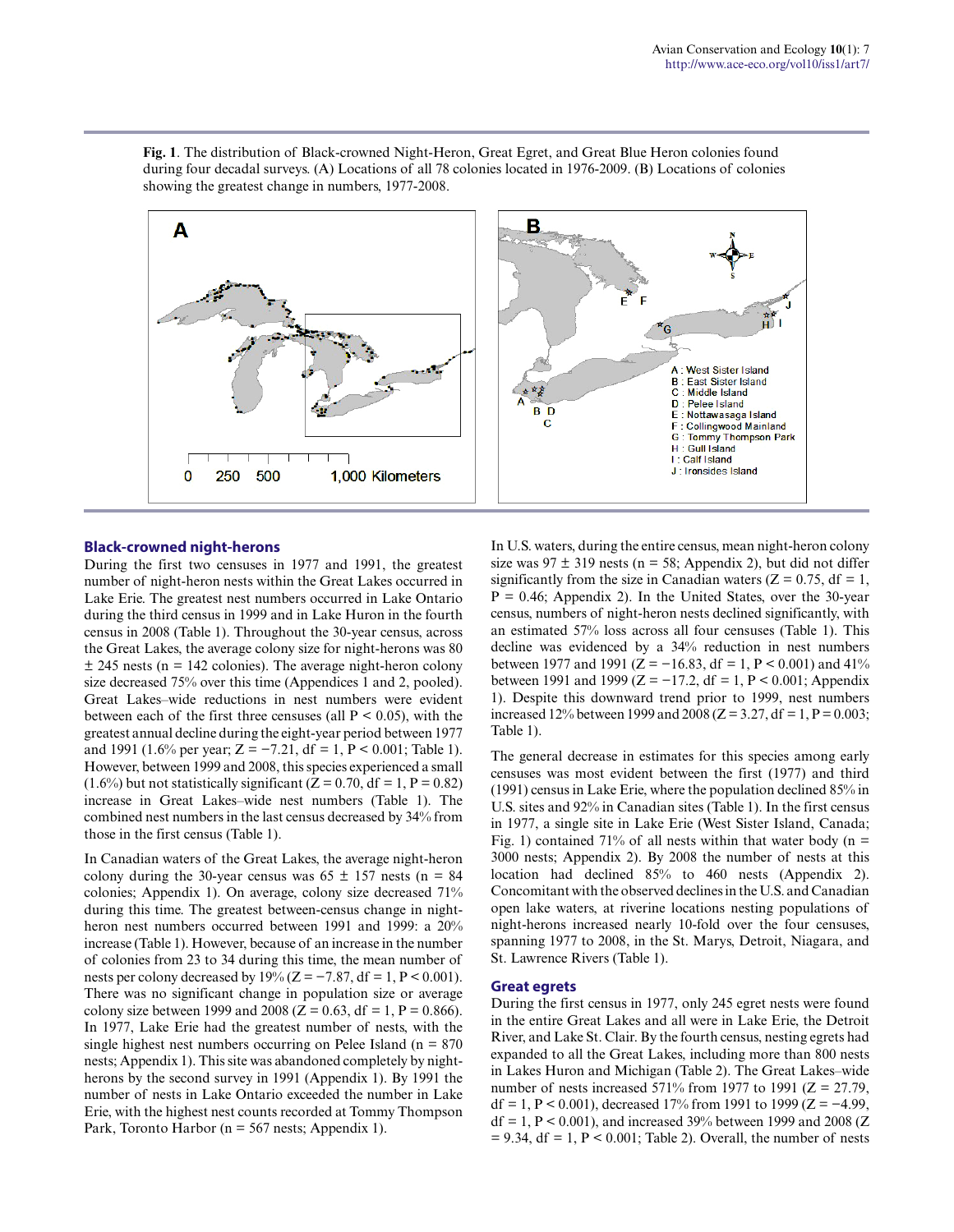| <b>Table 2.</b> Location, size, and number of active Great Egret ( <i>Ardea alba</i> ) colonies by country and water body during the four decadal |
|---------------------------------------------------------------------------------------------------------------------------------------------------|
| census periods. Values reflect total nest count per water body with number of active colony sites shown in parentheses. Water bodies              |
| are presented on an east-west gradient. Values of zero indicate no nesting activity reported in water body during the indicated census            |
| period. NA denotes "not applicable" because the water body does not occur in both jurisdictions. DR indicates Detroit River; LE,                  |
| Lake Erie; LH, Lake Huron; LM, Lake Michigan; LO, Lake Ontario; LSC, Lake St. Clair; LS, Lake Superior; NR, Niagara River;                        |
| SLR, St. Lawrence River; SMR, St. Marys River.                                                                                                    |

| Census Year    | LO               | <b>NR</b>      | LE      | DR           | <b>LSC</b>       | LH<br>main body | LH<br>Georgian<br>Bay | LM             | Total nest<br>(Sites) |
|----------------|------------------|----------------|---------|--------------|------------------|-----------------|-----------------------|----------------|-----------------------|
| Canadian Sites |                  |                |         |              |                  |                 |                       |                |                       |
| 1977           | $\boldsymbol{0}$ | $\overline{0}$ | 21(3)   | $\mathbf{0}$ | $\mathbf{0}$     | $\theta$        | $\mathbf{0}$          | NA             | 21(3)                 |
| 1991           | $\mathbf{0}$     | $\theta$       | 143(2)  | $\theta$     | $\mathbf{0}$     | 6(1)            | 7(1)                  | NA             | 156(4)                |
| 1999           | 2(1)             | $\mathbf{0}$   | 32(2)   | $\theta$     | $\mathbf{0}$     | 20(1)           | 40(1)                 | NA             | 94(5)                 |
| 2008           | 33(2)            | $\overline{0}$ | 61(3)   | $\mathbf{0}$ | $\mathbf{0}$     | 76(3)           | 141(1)                | NA             | 311(9)                |
| U.S. Sites     |                  |                |         |              |                  |                 |                       |                |                       |
| 1977           | $\boldsymbol{0}$ | $\overline{0}$ | 200(1)  | 23(1)        | 1(1)             | $\mathbf{0}$    | NA                    | $\overline{0}$ | 224(3)                |
| 1991           | $\boldsymbol{0}$ |                | 1425(4) |              | $\theta$         | 62(2)           | NA                    | $\theta$       | 1487(6)               |
| 1999           | $\boldsymbol{0}$ |                | 884(3)  | 0            | $\mathbf{0}$     | 377(2)          | NA                    | 7(1)           | 1275(7)               |
| 2008           | $\boldsymbol{0}$ | 20(1)          | 948 (4) | $\mathbf{0}$ | $\boldsymbol{0}$ | 443(5)          | NA                    | 187(5)         | 1598(15)              |
| Combined       |                  |                |         |              |                  |                 |                       |                |                       |
| 1977           | $\mathbf{0}$     | $\overline{0}$ | 221(4)  | 23(1)        | 1(1)             | $\Omega$        | $\theta$              | $\mathbf{0}$   | 245(6)                |
| 1991           | $\theta$         | $\theta$       | 1568(6) |              | $\mathbf{0}$     | 68(3)           | 7(1)                  | $\theta$       | 1643(10)              |
| 1999           | 2(1)             |                | 916(5)  | $\theta$     | $\mathbf{0}$     | 397(3)          | 40(1)                 | 7(1)           | 1369 (12)             |
| 2008           | 33(2)            | 20(1)          | 1009(7) | 0            | $\boldsymbol{0}$ | 519(8)          | 141(1)                | 187(5)         | 1909 (24)             |

of egrets across the Great Lakes increased by 679% between the first (1977) and fourth (2008) census, a change dominated by the nesting colonies on Lakes Erie and Huron (Table 2).

In Canadian waters, during the 30-year census, the average colony size for egrets was  $28 \pm 43$  nests (n = 13 colonies; Appendix 3). The number of egret nests at Canadian colonies increased 1381% across the 30-year census (Table 2). However, the positive trend in egret nest numbers was not consistent among surveys; egret numbers at Canadian locations increased 643% from 1977 to 1991  $(Z = 9.75, df = 1, P < 0.001)$ , decreased 40% between 1991 and 1999 (Z = −3.88, df = 1, P < 0.001), and increased 231% between 1999 and 2008 ( $Z = 8.63$ , df = 1, P < 0.001), (Table 2).

During the entire 30-year census, nesting by egrets fluctuated at colonies in Lake Erie but steadily increased in Lake Huron (Table 2). In 1977, the largest Canadian colony was on East Sister Island in Lake Erie (Fig. 1). Consisting of 10 nests in 1977, this colony increased through 1991 to 141 nests, decreased to 17 nests by 1999, and decreased to 12 nests in 2008 (Appendix 3). With this decline in Lake Erie, nesting shifted to Lake Huron, with the largest colony in 1999 located on Nottawasaga Island (40 nests; Fig. 1). The colony at Nottawasaga Island continued to increase and remained the largest colony through 2008 (141 nests; Appendix 3).

In U.S. waters, egret colonies averaged  $148 \pm 261$  nests (n = 21) colonies; Appendix 4). Because of the huge range in colony size, governed by the large size of the colony on West Sister Island (Appendix 4), U.S. colonies were not significantly different in size from Canadian colonies ( $Z = 0.81$ , df = 1, P = 0.42). Across the 30-year census the number of egrets nesting in U.S. waters increased 613% (Table 2). Among the U.S. colonies, egret nest numbers followed trends similar to those in Canadian waters, with a 564% increase between 1977 and 1991 ( $Z = 26.41$ , df = 1, P < 0.001), a 14% decrease between 1991 and 1999 (Z = −4.03, df = 1, P < 0.001), and a 25% increase between 1999 and 2008 ( $Z =$ 6.01,  $df = 1$ ,  $P < 0.001$ ). The decrease in U.S. colony size between 1991 and 1999 was less than that observed at Canadian sites (−14% at U.S. sites compared with −40% at Canadian sites; Table 2) during the same period.

Throughout the census, the largest egret colony in U.S. waters was located on West Sister Island in Lake Erie (Fig. 1). The number of nests at this location increased from 200 nests in 1977 to 1040 nests in 1991. In 1999, the number of nests in this colony decreased to 840 nests, with a subsequent decrease to 760 nests in 2008. The decline in nest numbers in Lake Erie colonies after 1991 tracked a northward shift toward colonies in Lake Huron, including a 407% increase in the number of nests within Lake Huron's Georgian Bay (Table 1 and Appendix 4). Egrets were first noted nesting at locations in Lake Michigan during the third census in 1999 and increased more than 26-fold in that water body by 2008 (Table 2).

#### **Great blue herons**

Between 1977 and 1991, the number of heron nests increased 43% throughout the Great Lakes ( $Z = 21.14$ , df = 1, P < 0.001). The Great Lakes–wide population then decreased 26% from 1991 to 1999 (Z =  $-15.94$ , df = 1, P < 0.001), with an additional 18% decline from 1999 to 2008 ( $Z = -9.13$ , df = 1, P < 0.001; Table 3). Great Lakes–wide changes during the 30-year census reflect a 14% decline (Table 3). The greatest numbers of heron nests were consistently counted at locations in Lake Erie (Table 3).

In Canadian waters, across all four censuses, the average heron colony was  $19 \pm 34$  nests (n = 116 colonies; Appendix 5). Between 1977 and 1991, the average size of a Canadian colony increased 19% ( $Z = 3.97$ , df = 1, P < 0.001), decreased 44% between 1991 and 1999 (Z =  $-11.59$ , df = 1, P < 0.001), and then increased 38%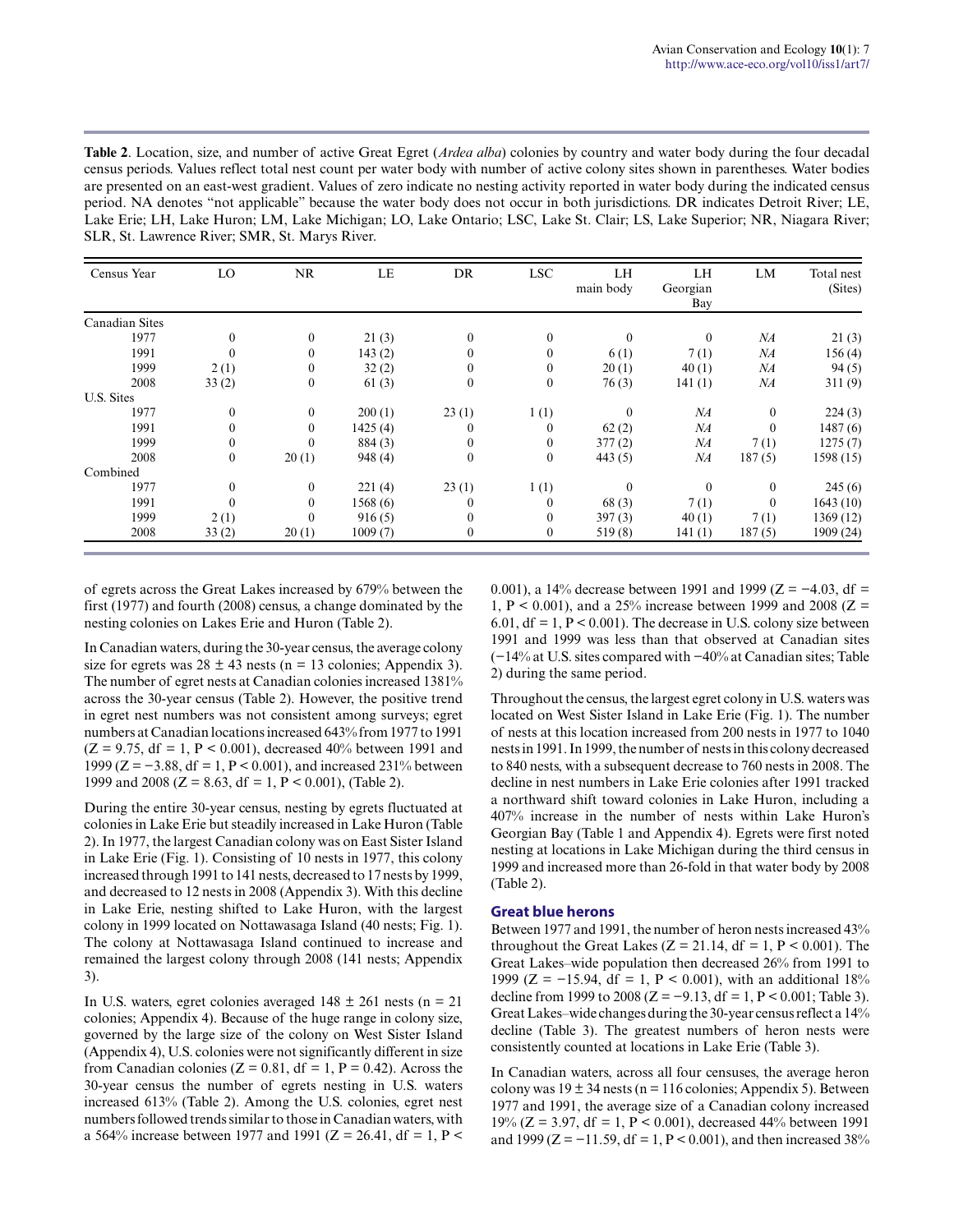**Table 3**. Location, size, and number of active Great Blue Heron (*Ardea herodias*) colonies by country and water body during the four decadal census periods. Values reflect total nest count per water body with number of active colony sites shown in parentheses. Values of zero indicate no nesting activity reported in water body during the indicated census period. NA denotes "not applicable" because the water body does not occur in both jurisdictions. DR indicates Detroit River; LE, Lake Erie; LH, Lake Huron; LM, Lake Michigan; LO, Lake Ontario; LSC, Lake St. Clair; LS, Lake Superior; NR, Niagara River; SLR, St. Lawrence River; SMR, St. Marys River.

| Census<br>Year | <b>SLR</b>                             | LO             | NR             | LE       | DR               | <b>LSC</b>     | LH<br>Main<br>body | LH<br>Georgian<br>Bay | LH<br>North<br>Channel | LM       | <b>SMR</b>   | LS       | Total nest<br>(Sites) |
|----------------|----------------------------------------|----------------|----------------|----------|------------------|----------------|--------------------|-----------------------|------------------------|----------|--------------|----------|-----------------------|
| Canadian Sites |                                        |                |                |          |                  |                |                    |                       |                        |          |              |          |                       |
| 1977           | $\mathbf{0}$                           | $\overline{0}$ | $\overline{0}$ | 76(2)    | $\mathbf{0}$     | $\overline{0}$ | 73(8)              | 275(5)                | 206(9)                 | NA       | $\mathbf{0}$ | 328(35)  | 958 (59)              |
| 1991           | 125(1)                                 | 20(2)          | $\mathbf{0}$   | 368(3)   | $\boldsymbol{0}$ | $\overline{0}$ | 188(2)             | 147(2)                | 82(5)                  | NA       | 3(1)         | 207(27)  | 1140 (43)             |
| 1999           | $\boldsymbol{0}$                       | 5(1)           | $\mathbf{0}$   | 69(3)    | $\mathbf{0}$     | $\mathbf{0}$   | 63(7)              | 158(6)                | 108(7)                 | NA       | 0            | 241 (24) | 644 (48)              |
| 2008           | 74 (2)                                 | 26(1)          | $\overline{0}$ | 326(3)   | $\bf{0}$         | $\overline{0}$ | 94(9)              | 116(8)                | 43(6)                  | NA       | 1(1)         | 207(13)  | 887 (43)              |
| U.S. Sites     |                                        |                |                |          |                  |                |                    |                       |                        |          |              |          |                       |
| 1977           | $279(1)$ <sup>T</sup>                  | $\overline{0}$ | $\overline{0}$ | 2538(2)  | 11(1)            | 37(1)          | 187(7)             | NA                    | NA                     | 149(9)   | 99(3)        | 199(5)   | 3499 (29)             |
| 1991           | 1001(1)                                | $\overline{0}$ | $\mathbf{0}$   | 2546(5)  | $\theta$         | $\theta$       | 464(7)             | NA                    | NA                     | 459 (14) | 277(7)       | 478 (20) | 5225 (54)             |
| 1999           | 793(1)                                 | $\overline{0}$ | 40(1)          | 2122(4)  | $\mathbf{0}$     | $\overline{0}$ | 347 (10)           | NA                    | NA                     | 324 (9)  | 188(9)       | 225(14)  | 4039 (48)             |
| 2008           | 35(2)                                  | $\bf{0}$       | 61(1)          | 2078(6)  | 194(1)           | $\overline{0}$ | 131(5)             | NA                    | NA                     | 204(8)   | 113(8)       | 136(4)   | 2952 (35)             |
| Combined       |                                        |                |                |          |                  |                |                    |                       |                        |          |              |          |                       |
| 1977           | 279(1)                                 | $\theta$       | $\overline{0}$ | 2614(4)  | 11(1)            | 37(1)          | 260(15)            | 275(5)                | 206(9)                 | 149(9)   | 99(3)        | 527 (38) | 4457 (88)             |
| 1991           | 1126(2)                                | 20(2)          | $\mathbf{0}$   | 2914(8)  | $\bf{0}$         | $\mathbf{0}$   | 652(9)             | 147(2)                | 82(5)                  | 459 (14) | 280(8)       | 685 (47) | 6365 (97)             |
| 1999           | 793 (1)                                | 5(1)           | 40(1)          | 2191(7)  | $\theta$         | $\overline{0}$ | 410(17)            | 158(6)                | 108(7)                 | 324(9)   | 188(9)       | 466 (38) | 4683 (96)             |
| 2008           | 109(4)                                 | 26(1)          | 61(1)          | 2404 (9) | 194(1)           | $\bf{0}$       | 225(14)            | 116(8)                | 43(6)                  | 204(8)   | 114(9)       | 343(17)  | 3839 (78)             |
|                | Data obtained from Maxwell et al. 2000 |                |                |          |                  |                |                    |                       |                        |          |              |          |                       |

between 1999 and 2008 ( $Z = 6.18$ , df = 1, P < 0.001). The largest colonies of herons in Canadian waters shifted between lakes Erie and Huron during the 30-year census. During 1977, the greatest number of nests ( $n = 97$ ) was found at the Collingwood Mainland site in Lake Huron (Fig. 1, Appendix 5). In 1991, the largest number of nests was recorded at East Sister Island in Lake Erie (248 nests; Fig. 1, Appendix 5). By 1999, the East Sister Island colony had decreased 95% to 12 nests, with the largest colony (67 nests) then found on Nottawasaga Island in Lake Huron (Fig. 1, Appendix 5). During 2008, the Nottawasaga Island colony contained 20 nests (reflecting a 70% decrease since 1991), with the largest colony (304 nests) located on Middle Island in Lake Erie (Fig. 1).

In U.S. waters, average heron colony size was  $94 \pm 249$  nests (n = 79 colonies), larger than Canadian counterparts ( $Z = 63.89$ , df = 1, P < 0.001; Table 3, Appendix 6). Numbers of heron nests in U. S. waters increased 49% between 1977 and 1991 ( $Z = 18.36$ , df = 1,  $P < 0.001$ ; Appendix 6) and decreased significantly by  $23\%$ between 1991 and 1999 censuses ( $Z = -12.29$ , df = 1, P < 0.001) and by 27% between the 1999 and 2008 censuses ( $Z = -12.95$ , df  $= 1, P < 0.001$ ; Appendix 6).

Among U.S. colonies, the number of heron nests was consistently highest on West Sister Island in Lake Erie, yet the number of nests in this colony declined through this 30-year study (Fig. 1, Appendix 6). The second-largest colony, on Ironsides Island in the St. Lawrence River (Fig. 1), was established sometime after 1977, when no herons were found nesting at this location, and before 1991, when this colony consisted of 1001 nests. In the years following, the colony on Ironsides Island decreased to 793 nests (Maxwell et al. 2000). In 2008, no herons were found nesting at this location (L. Harper, *unpublished data*).

# **DISCUSSION**

In this study, from the first to the fourth censuses, we found that number of nests of night-herons declined 34%, egrets increased 679%, and herons declined 14%. The largest decreases in nest numbers of night-herons and herons occurred in U.S. Lake Erie. Over the same time period, we also found that the number of breeding colonies for night-herons increased 161%, egrets increased 300%, and herons declined by 11%. The greatest loss in the number of breeding colonies of herons occurred in Canadian Lake Superior. Despite divergent population trends between night-herons and egrets, both species exhibited northward range expansions, most evident in Lake Huron's Georgian Bay.

Of the few losses documented in this study, the decline in the number of nests of night-herons is perhaps the most serious. Within the Great Lakes region, the night-heron is considered a species of moderate conservation concern, whereas the egret and heron are considered species not at risk (Wires et al. 2010). There was a net loss of more than 2000 night-heron nests during this study. Virtually all of them can be accounted for by the nearly 3800 nests that were lost from Pelee, East Sister, and West Sister Islands on the Canadian and U.S. sides of Lake Erie and the gain of just over 1800 nests in the St. Lawrence River, Lake Ontario, the Niagara River, and Lake Huron. Although this identifies where the loss appears to have occurred, it does not explain why it occurred. What could have caused the loss of so many nightheron nests from western Lake Erie?

More than 800 night-heron nests were lost from Pelee Island very soon after 1977. This may have resulted from human disturbance (Tremblay and Ellison 1979, Hockin et al. 1992, Rodgers and Smith 1995, Carney and Syndeman 1999). Pelee Island is accessible from the Canadian and U.S. mainlands by regular ferry service during spring, summer, and autumn, and is a popular bird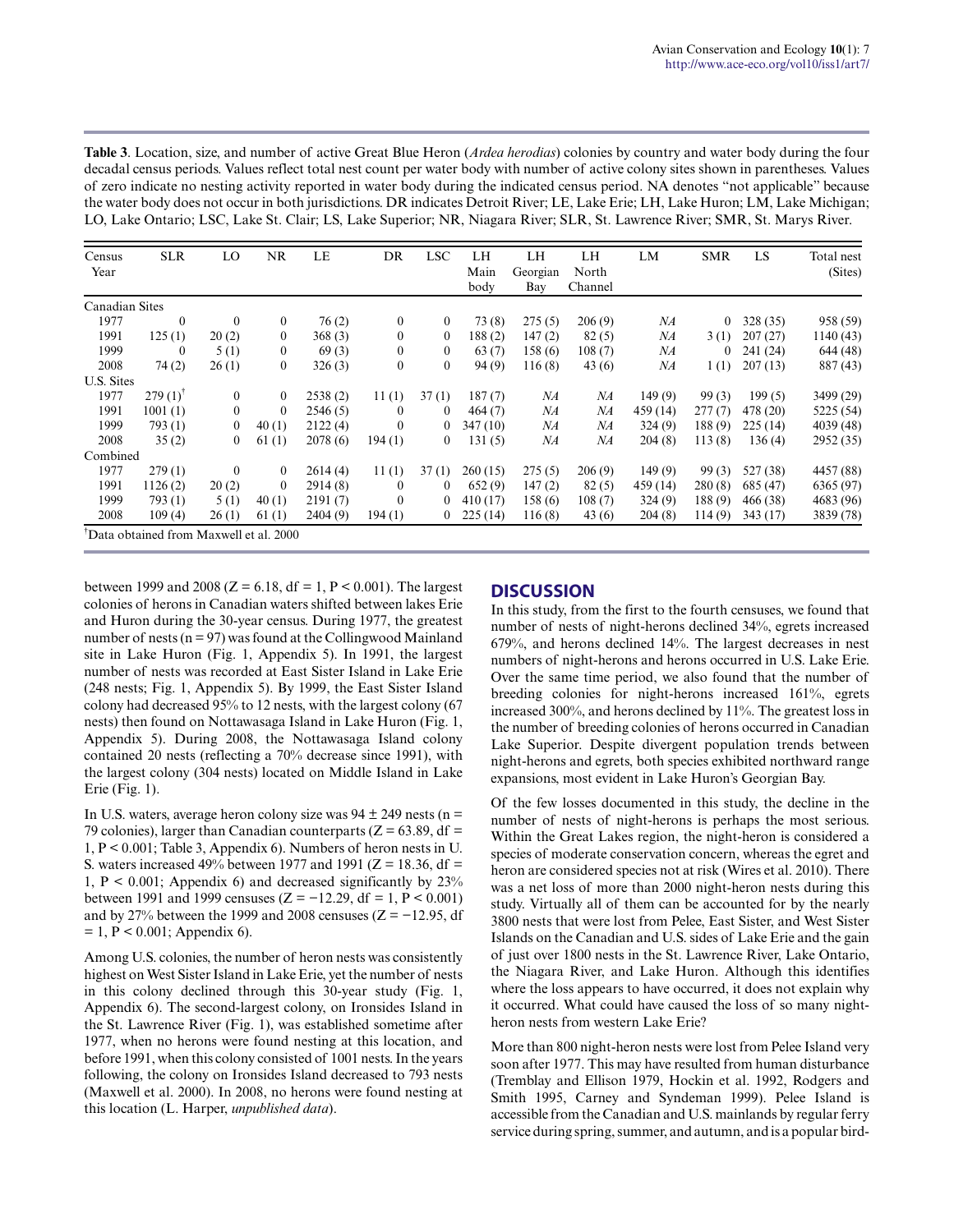watching location. The nesting area, at the south end of the island, was accessible by foot traffic and entry was not prohibited. These birds may have moved to Middle Island, 3 km away, because more than 400 night-heron nests were counted there in 1981, and more than 900 in 1983 (Weseloh et al. 1988).

Since the first census, land-use and hydrologic changes have occurred across the Great Lakes basin, potentially influencing the distribution of waterbird colonies (Smith et al. 1991, Herdendorf 1992, Frieswyk and Zedler 2007). Small-scale changes in waterbird colonies can be linked to the direct alteration of supporting habitat. For example, anthropogenic development of the Collingwood Mainland heron colony site rendered this site no longer available to herons (D. V. Weseloh, *personal observation*). Loss of the heron colony on Ironsides Island also paralleled the loss of nest habitat and possible disturbance by raccoons (*Procyon lotor*; Maxwell et al. 2000; L. Harper, *unpublished data*). In 1991, 1001 heron nests were recorded at this site. As the trees that supported these nests slowly died, nests on the island decreased 21% to 793 in 1999. By the census of 2008, no herons were recorded nesting at this location. On West Sister Island, in the Ohio waters of Lake Erie, the loss of some nightheron nests has been attributed to vegetative successional changes, i.e., habitat loss, as the forest on that island matured. The preferred nesting habitat of night-herons, i.e., low canopy and shrubby vegetation, gave way to taller, older trees (Shieldcastle and Martin 1997).

The third, and perhaps most significant, potential factor is the population growth of cormorants and their usurpation of nightheron nests on Middle, East Sister, Middle Sister, and West Sister islands in western Lake Erie during this study. From 1979 to 2008, the number of cormorant nests on these islands increased from 78 to 13,846 (Weseloh et al. 2002, Wires and Cuthbert 2006; D. V. Weseloh, *unpublished data*). It is well known that cormorants can defoliate, influence vegetative structure and diversity, and eventually kill the trees and shrubs in which they nest (Lemmon et al. 1994, Weseloh et al. 2002, Hebert et al. 2005, Boutin et al. 2011), greatly reducing available habitat for conesting species such as night-herons, egrets, and herons. It is also well known that when cormorants initially colonize an island, they often aggressively attempt to take over nests of tree-nesting heron/egret species (Dorr et al. 2014). Being the smallest of the three heron species in this study, night-herons probably suffered most to the much larger and aggressive cormorant.

The potential impact of species interactions on bird colonies has received some previous study. Competitive and/or predatory interactions among some colonially nesting species can facilitate changes in reproductive success that can affect population growth and size (Burger 1981, Skagen et al. 2001). Cuthbert et al. (2002) found that increased cormorant populations alone were not directly tied to changes in waterbird abundance throughout the Great Lakes basin. Changes in heron/egret nest numbers as reflected herein tend to support that finding. However, on an individual island basis in Lake Ontario, we noted that the abrupt abandonment of 7 of 20 (35%) night-heron colonies was anecdotally associated with the arrival or increase in the number of nesting cormorants (Appendix 1; Weseloh et al. 2002; D. V. Weseloh, *unpublished data*). It was also noted that as cormorants moved into various already established night-heron colonies, the night-herons abandoned the colony site if no other suitable habitat was immediately available. If other habitat was available, the night-herons often moved to that habitat and did not abandon the overall/general breeding island/site, e.g., Tommy Thompson Park, Hamilton Harbor, and Chantry Island (D. V. Weseloh, *unpublished data*).

### **Habitat loss and disturbance**

Since the first census, land-use and hydrologic changes have occurred across the Great Lakes basin, potentially influencing the distribution of waterbird colonies (Smith et al. 1991, Herdendorf 1992, Frieswyk and Zedler 2007). Small-scale changes in waterbird colonies can be linked to the direct alteration of supporting habitat. For example, anthropogenic development of the Collingwood Mainland heron colony site rendered this site no longer available to herons. Loss of the heron colony on Ironsides Island also paralleled the loss of nesting habitat (Maxwell et al. 2000; but see below). In 1991, 1001 heron nests were recorded at this site. As the trees that supported these nests slowly died, nests on this island decreased 21% to 793 in 1999. By the census in 2008, no herons were recorded nesting at this location.

Changes in water quality and precipitation patterns can also affect nesting populations (Keddy and Reznicek 1982, Morrice et al. 2008). Access to food supply can limit the size, distribution, and productivity of heron colonies (Gibbs 1991, Custer et al. 2004, Tourenq et al. 2004, Witt 2006). Declines in the three focal species, as assessed during the 1999 census, may reflect below-average water levels, a trend that continues within the Great Lakes region (Gronewold and Stow 2014). However, given the similarity in resource use among the three species and the fact that all three exhibited different population trends throughout the 30-year census, hydrological variation is not a likely explanation for these longer term population changes.

Along with nesting habitat change and loss, disturbance can influence feeding and nesting behavior of some waterbird species (Tremblay and Ellison 1979, Rodgers and Smith 1995, Carney and Syndeman 1999). Frequent disturbance near colonies can result in reduced reproductive success and colony abandonment (Hockin et al. 1992). For example, nest predators such as raccoons were reported at Ironsides Island when heron nests declined at that site (L. Harper, *personal communication*). Human or natural disturbance can also influence competitive and/or predatory interactions among some colonial-nesting species, which can facilitate changes in reproductive success within affected colonies (Skagen et al. 2001).

Interspecific competition for suitable nest sites can influence the reproductive success of colony-nesting waterbird species (reviewed by Burger 1981). Populations of cormorants have increased throughout much of the Great Lakes region (Weseloh et al. 2002, Wires and Cuthbert 2006), and aggressive interactions with cormorants have fostered the assumption that cormorants may directly influence the breeding success of co-occurring species (Skagen et al. 2001, Cuthbert et al. 2002). On a local scale, the abrupt disappearance of night-herons from several colonies in Lake Ontario (Tommy Thompson Park, Peninsulas A and B; Gull, Scotch Bonnet, False Duck, Pigeon, West Brothers, and Snake islands, Appendix 1; and Little Galloo Island, Appendix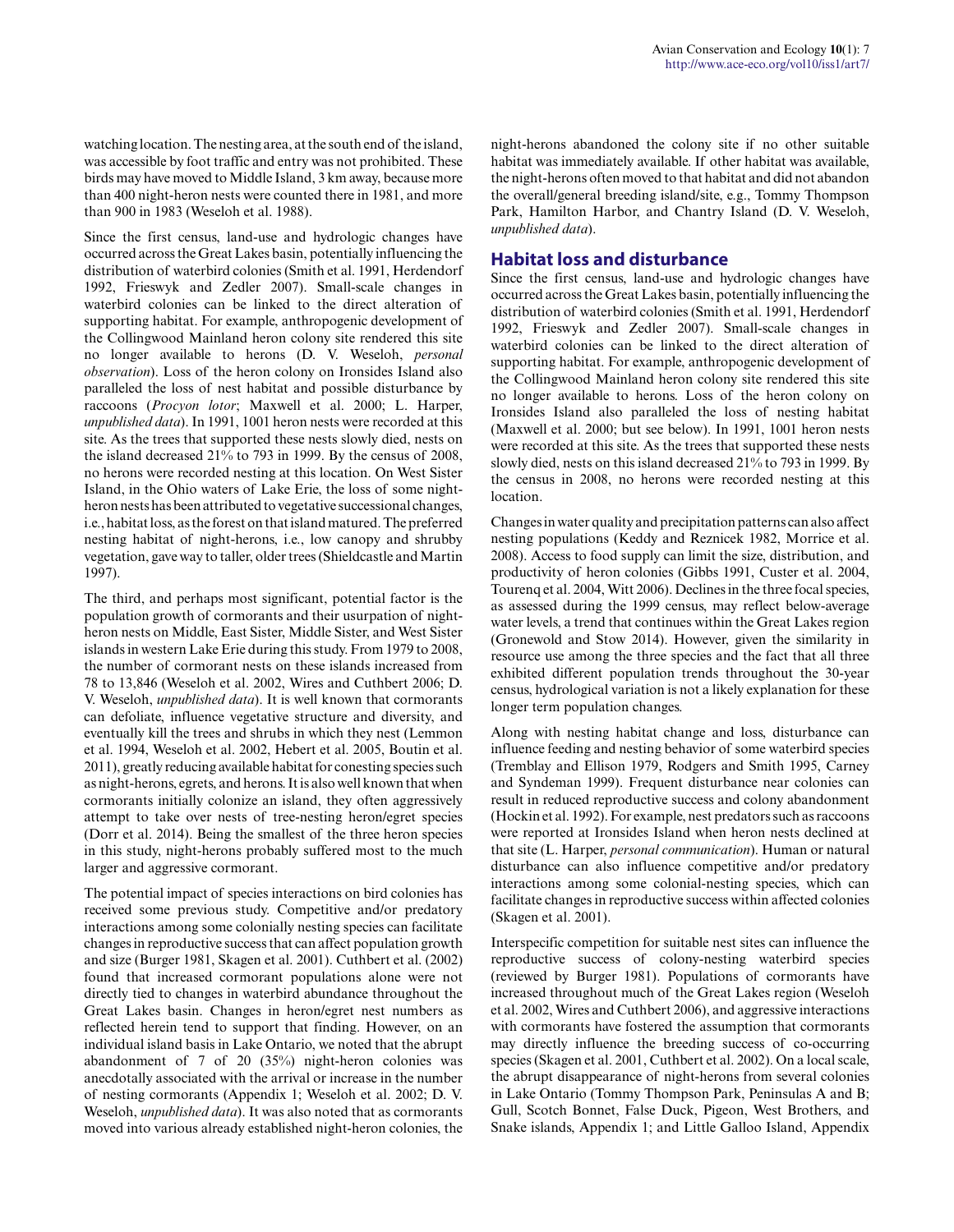2) correlates with cormorants taking over night-heron nests at these locations (Weseloh et al. 2002; D. V. Weseloh *personal observation and unpublished data*). As cormorants moved into these locations, night-herons abandoned the colony site if no other suitable habitat was available. If other habitat was available, night-herons moved to the alternate habitat, e.g., Tommy Thompson Park and Hamilton Harbor. Such changes in colony use provide evidence of nonlinear relationships between cormorants and night-herons, interactions that involve interspecific competition and the availability of suitable habitat.

Cuthbert et al. (2002) found that increased cormorant populations alone were not directly tied to changes in waterbird abundance throughout the Great Lakes basin. Changes in heron/ egret nest numbers as reflected herein tend to support Cuthbert et al. (2002). Specifically, the greatest increase in cormorant abundance within the Canadian Great Lakes and adjacent U.S. waters occurred during 1980-1990 (Weseloh et al. 2002), when the abundance of egrets and herons also increased within the Great Lakes basin. Although the abundance of night-herons declined during this same time, the greatest decrease in night-heron abundance occurred between 1991 and 1999, a period of lesser change in the cormorant population.

Cormorants can influence the diversity and structure of vegetation within nest colonies (Hebert et al. 2005, Boutin et al. 2011). Night-herons typically establish nest sites during early stages of plant succession (Hothem et al. 2010), whereas herons and egrets are considered to be less selective (McCrimmon et al. 2011, Vennesland et al. 2011). Successional habitat change, such as that occurring on West Sister Island in Lake Erie, may have reduced the availability of nesting habitat, resulting in population declines and changes in the distribution of night-heron colonies. Prior to the first census, habitats of West Sister Island included open grasslands and shrubs, which were maintained through grazing and other practices (Shieldcastle and Martin 1997, USFWS 2000). By 1991, these shrub habitats, used by nesting night-herons, were replaced by common hackberry (*Celtis occidentalis*). Concomitant with this habitat change, the number of nesting night-herons declined (Shieldcastle and Martin 1997). Substantial decline in night-heron nests on West Sister Island already occurred by the time cormorants were first recorded nesting on this island in 1992 (Shieldcastle and Martin 1997), suggesting that the presence of nesting cormorants was not a factor contributing to loss of night-herons nesting at this colony.

The abundance of night-heron nests within surveyed river systems, especially the St. Lawrence, Niagara, Detroit, and to a lesser extent St Marys, has increased since the first survey in 1977 (Table 1). Redistribution of this species to these riverine colonies could indicate that with successional habitat change, loss of nest sites, and increases in cormorant numbers at some lake locations, night-herons find increased benefits in nesting at riverine locations. Clearly, more work is needed to fully assess the potential conflicts between cormorants and co-occurring species, especially the three species in this study.

# **Potential limitations of data**

An important point to note regarding this study is that it is focused on a specific area: habitat on islands and within 1 km of Great Lakes shoreline. Therefore, the results cannot be extended to the multiple inlands sites where these species nest in the U.S. and Canada Great Lakes region. Inland trends and distribution are not well known for any of the three species and it is possible that declining trends in the Great Lakes may be offset by inland increases and vice versa. Future studies are needed to document trends and distribution at a regional scale.

Vegetation and physical structures can obscure nests, reducing the accuracy of counts. Although nest structures can be distinctive among species, nests can be occupied by species other than those that initially built them, which can lead to misidentification of nests to occupying species. Night-herons build relatively obscured nests that are neither large nor necessarily easy to see. In some situations, this species may nest on the ground, under fallen logs or in small shrubs (Hothem et al. 2010). In more northerly areas, such as at locations in Lake Huron, this species often nests in eastern white cedar (*Thuja occidentalis*), where nests can be difficult to locate (D. V Weseloh, *personal observation*). Subsequently, some nests or entire colonies may have been overlooked. With these limitations considered, we advocate the approach of Morris et al. (2003) in referring to these data as a valid index of the number of breeding pairs of each species, while also stressing they represent a conservative minimum estimate of the size of the actual Great Lakes breeding population.

#### **Management actions**

To date, few management actions have been directed at populations of the three heron species in this study. Monitoring the entire Great Lakes population every 10 years allows us to track numbers and trends, and is an important lakes-wide action. Little action is needed for herons and egrets because they are considered not at risk (Wires et al. 2010). Night-herons, however, are a species of special concern in some areas of the Great Lakes (Wires et al. 2010), yet have mostly received only local attention. This local attention has included (1) dedicated vegetative plants on specific islands for night-herons (Quinn et al. 1996, Somers et al. 2007); (2) removal of trees to promote early successional growth favoring night-heron nesting (Shieldcastle and Martin 1997); (3) removal of cormorant nests from previous night-heron nesting areas in hopes of enticing the latter back to nest (D. Tyerman, *personal communication*); and (4) egg oiling and lethal control of cormorants to entice night-herons back to former nesting sites (T. Dobby *unpublished data*, I. Mazzocchi *unpublished data*). However, in many other areas nothing is being done. On six islands in northeastern Lake Ontario near Kingston, Ontario, where night-herons nested between 1977 and 2008 and subsequently abandoned their islands when cormorants started nesting on them, nothing has been done to promote their return to these traditional nesting islands. At many islands in the Great Lakes, "managing for night-herons" is the rationale used to justify lethal control of cormorants; time and continued population monitoring will tell if such actions have benefited the nightherons. Because the question of possible impacts of cormorants on nesting night-herons has not been fully resolved, we recommend an adaptive management type study to examine the cormorant–night-heron relationship at small nesting areas/ islands with no or limited alternative habitat versus large nesting areas with much alternative night-heron habitat. Stronger efforts to prevent/reduce human disturbance at night-heron colonies during the nesting season should also be made.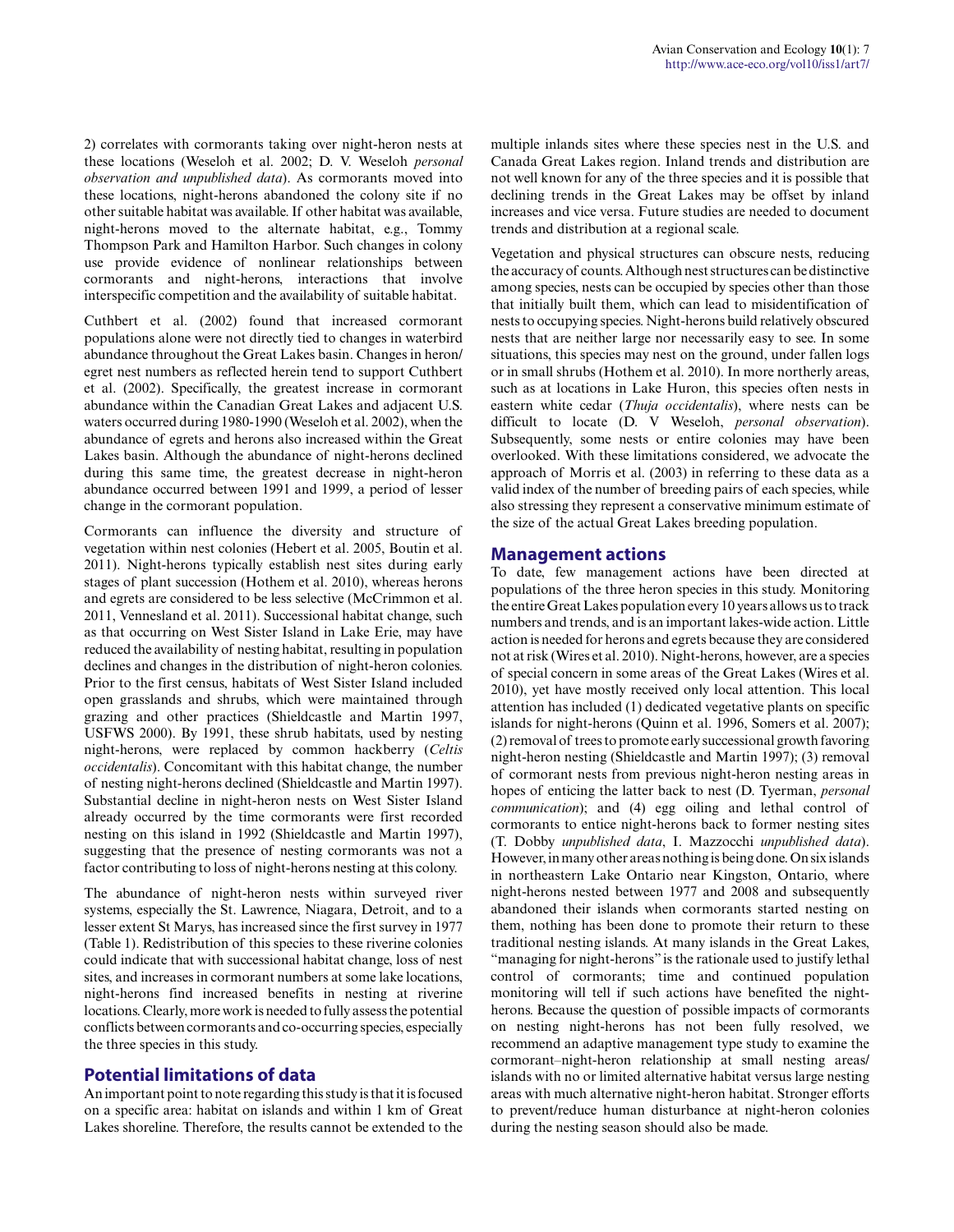## **CONCLUSION**

Within the Great Lakes region, the night-heron is considered a species of moderate conservation concern, whereas egret and heron are considered species not at risk (Wires et al. 2010). At the regional scale, no evidence through the third decadal census indicated that cormorants were negatively affecting heron populations within the Great Lakes (Cuthbert et al. 2002); however, this conclusion remains contested. Cormorants can greatly affect forest cover (Hebert et al. 2005, 2014), which may negatively impact other nesting waterbirds. For night-herons, shifts in habitat away from early-successional stages can constrain the availability of quality nesting habitat. Alternatively, forest canopy openings created through the activity of nesting cormorants (Boutin et al. 2011) can help set back successional habitats, providing additional nesting opportunities for nightherons in some colonies. Management activities focused on maintaining or restoring early successional habitat within historical confines could benefit night-herons (Shieldcastle and Martin 1997, USFWS 2000).

Increased abundance of night-heron and egret nests within northern river and lake systems provides evidence of a recent northward expansion of their breeding range within the Great Lakes Basin. Such northward expansion could portend changes in distribution coinciding with changing climate (Mortsch et al. 2006). Understanding how climate change will influence heron and egret populations in the Great Lakes region will be best studied through continued monitoring. Planned management activities should continue to endorse collaboration at state, provincial, and federal levels.

*Responses to this article can be read online at:* <http://www.ace-eco.org/issues/responses.php/742>

#### **Acknowledgments:**

*We wish to thank the Canadian Wildlife Service (CWS; Environment Canada) and the U.S. Fish and Wildlife Service for providing the funding to carry out this work. CWS Enforcement and the Canada Centre for Inland Waters provided significant logistical support for the Canadian censuses. For assistance with the Canadian censuses, we would like to thank the Ontario Ministry of Natural Resources, Parks Canada, Toronto Region Conservation Authority, Long Point Bird Observatory/Bird Studies Canada, McMaster University, Brock University, and Lakehead University. For assistance in U.S. waters, we are indebted to many cooperators and institutions, including Apostle Islands National Lakeshore, Bay Mills Indian Community, Boy Scouts of America, Central Michigan University, Detroit Zoo, Horicon National Wildlife Refuge, Indiana Division of Wildlife, Michigan Department of Natural Resources, Michigan Nature Association, Minnesota Department of Natural Resources, New York State Department of Environmental Conservation, Ohio Division of Wildlife, Richter Museum of Natural History, St. Lawrence Bird Observatory, Shiawasssee National Wildlife Refuge, Sleeping Bear Dunes National Lakeshore, USDA Wildlife Services, William Scharf, and the Wisconsin Department of Natural Resources. We also thank the University of Michigan Biological Station for logistical support*

*and Steve Lewis for unwavering interest in this effort. Charles Smith and J. L. David Smith provided exceptional boat operation expertise and float plane pilot Don DeRuiter, Northwoods Aviation, contributed unprecedented knowledge of Great Lakes islands and waterbird colonies.*

#### **LITERATURE CITED**

Blokpoel, H. 1977. *Gulls and terns nesting in northern Lake Ontario and the upper St. Lawrence River*. Canadian Wildlife Service Progress Notes 75. Canadian Wildlife Service, Ottawa, Ontario, Canada.

Blokpoel, H., J. P. Ryder, I. Seddon, and W. R. Carswell. 1980. *Colonial waterbirds nesting in Canadian Lake Superior in 1978*. Canadian Wildlife Service Progress Notes 118. Canadian Wildlife Service, Ottawa, Ontario, Canada.

Blokpoel, H., and G. D. Tessier. 1998. *Atlas of colonial waterbirds nesting on the Canadian Great Lakes, 1989-1991. Part 5. Herons and egrets in 1991*. Canadian Wildlife Service Technical Report Series No. 272. Canadian Wildlife Service, Ottawa, Ontario, Canada.

Boutin, C., T. Dobbie, D. Carpenter, and C. E. Hebert. 2011. Effects of Double-crested Cormorants (*Phalacrocorax auritus* Less.) on island vegetation, seedbank, and soil chemistry: evaluating island restoration potential. *Restoration Ecology* 19:720-727. [http://dx.doi.org/10.1111/j.1526-100X.2010.00769.](http://dx.doi.org/10.1111%2Fj.1526-100X.2010.00769.x) [x](http://dx.doi.org/10.1111%2Fj.1526-100X.2010.00769.x) 

Buckley, P. A., and F. G. Buckley. 1980. What constitutes a waterbird colony? Reflections from the northeastern United States. *Proceedings of the Colonial Waterbird Group* 3:1-15.

Burger, J. 1981. A model for the evolution of mixed-species colonies of Ciconiiformes. *Quarterly Review of Biology* 56:143-167. [http://dx.doi.org/10.1086/412176](http://dx.doi.org/10.1086%2F412176)

Cadman, M. D., D. A. Sutherland, G. C. Beck, D. Lepage, and A. R. Couturier, editors. 2007. *Atlas of the breeding birds of Ontario 2001-2005*. Bird Studies Canada, Environment Canada, Ontario Field Ornithologists, Ontario Ministry of Natural Resources, and Ontario Nature, Toronto, Ontario, Canada.

Carney, K. M., and W. J. Syndeman. 1999. A review of human disturbance effects on nesting colonial waterbirds. *Waterbirds* 22:68-79. [http://dx.doi.org/10.2307/1521995](http://dx.doi.org/10.2307%2F1521995) 

Custer, C. M., S. A. Suárez, and D. A. Olsen. 2004. Feeding habitat characteristics of the Great Blue Heron and Great Egret nesting along the upper Mississippi River, 1995-1998. *Waterbirds* 27:454-468. [http://dx.doi.org/10.1675/1524-4695\(2004\)027\[0454:](http://dx.doi.org/10.1675%2F1524-4695%282004%29027%5B0454%3AFHCOTG%5D2.0.CO%3B2) [FHCOTG\]2.0.CO;2](http://dx.doi.org/10.1675%2F1524-4695%282004%29027%5B0454%3AFHCOTG%5D2.0.CO%3B2)

Cuthbert, F. J., and L. Wires. 2013. *The fourth decadal U.S. Great Lakes colonial waterbird survey (2007-2010): results and recommendations to improve the scientific basis for conservation and management*. Final report. U.S. Fish and Wildlife Service, Fort Snelling, Minnesota, USA.

Cuthbert, F. J., L. R. Wires, and J. E. McKearnan. 2002. Potential impacts of nesting Double-crested Cormorants on Great Blue Herons and Black-crowned Night-herons in the U.S. Great Lakes Region. *Journal of Great Lakes Research* 28:145-154. [http://dx.](http://dx.doi.org/10.1016%2FS0380-1330%2802%2970572-8) [doi.org/10.1016/S0380-1330\(02\)70572-8](http://dx.doi.org/10.1016%2FS0380-1330%2802%2970572-8)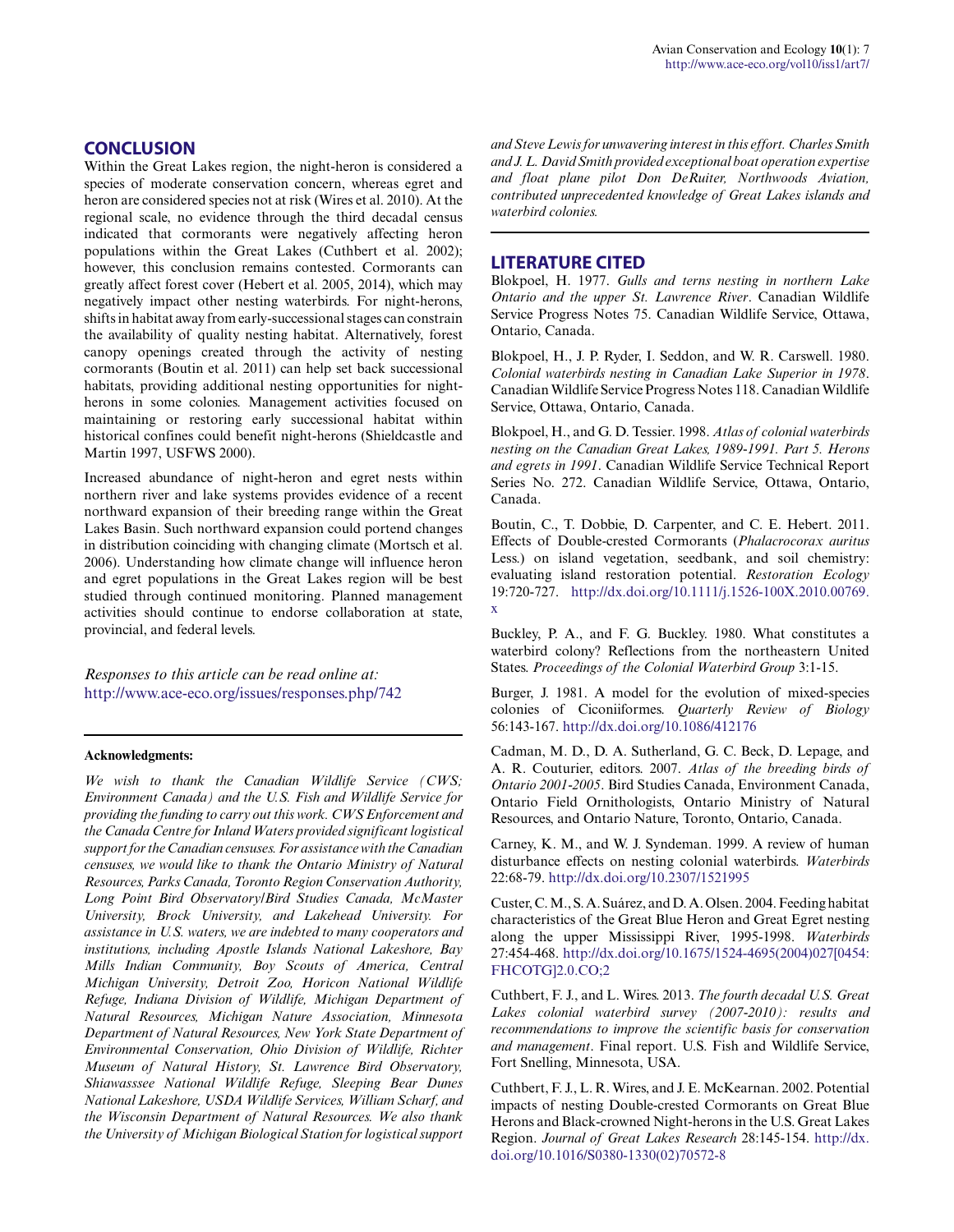Dorr, B. S., J. J. Hatch, and D. V. Weseloh. 2014. Double-crested Cormorant (*Phalacrocorax auritus*). *In* A. Poole, editor. *The birds of North America online*. Cornell Lab of Ornithology, Ithaca, New York, USA.

Ewins, P. J., D. V. Weseloh, and H. Blokpoel. 1995. Within-season variation in nest numbers of Double-crested Cormorants (*Phalacrocorax auritus*) on the Great Lakes: implications for censusing. *Colonial Waterbirds* 18:179-192. [http://dx.doi.](http://dx.doi.org/10.2307%2F1521479) [org/10.2307/1521479](http://dx.doi.org/10.2307%2F1521479) 

Frieswyk, C. B., and J. B. Zedler. 2007. Vegetation change in Great Lakes coastal wetlands: deviation from the historic cycle. *Journal of Great Lakes Research* 33:366-380. [http://dx.doi.org/10.3394/0380-1330](http://dx.doi.org/10.3394%2F0380-1330%282007%2933%5B366%3AVCIGLC%5D2.0.CO%3B2) [\(2007\)33\[366:VCIGLC\]2.0.CO;2](http://dx.doi.org/10.3394%2F0380-1330%282007%2933%5B366%3AVCIGLC%5D2.0.CO%3B2) 

Fuller K., H. Shear, and J. Wittig. 2002. *The Great Lakes: an environmental atlas and resource book*. Government of Canada and the United States Environmental Protection Agency (EPA) . EPA/The Government of Canada, Toronto, Ontario, Canada.

Gibbs, J. P. 1991. Spatial relationships between nesting colonies and foraging areas of Great Blue Herons. *Auk* 108:764-770.

Gronewold, A .D., and C. A. Stow. 2014. Water loss from the Great Lakes. *Science* 343:1084-1085. [http://dx.doi.org/10.1126/](http://dx.doi.org/10.1126%2Fscience.1249978) [science.1249978](http://dx.doi.org/10.1126%2Fscience.1249978)

Hebert, C. E., J. Duffe, D. V. C. Weseloh, E. M. T. Senese, and G. D. Haffner. 2005. Unique island habitats may be threatened by Double-crested Cormorants. *Journal of Wildlife Management* 69:68-76. [http://dx.doi.org/10.2193/0022-541X\(2005\)069<0068:](http://dx.doi.org/10.2193%2F0022-541X%282005%29069%3C0068%3AUIHMBT%3E2.0.CO%3B2) [UIHMBT>2.0.CO;2](http://dx.doi.org/10.2193%2F0022-541X%282005%29069%3C0068%3AUIHMBT%3E2.0.CO%3B2)

Hebert, C. E., J. Pasher, D. V. C. Weseloh, T. Dobbie, S. Dobbyn, D. Moore, V. Minelga, and J. Duffe. 2014. Nesting cormorants and temporal changes in island habitat. *Journal of Wildlife Management* 78:307-313 [http://dx.doi.org/10.1002/jwmg.659](http://dx.doi.org/10.1002%2Fjwmg.659) 

Herdendorf, C. E. 1992. Lake Erie coastal wetlands: an overview. *Journal of Great Lakes Research* 18:533-561. [http://dx.doi.](http://dx.doi.org/10.1016%2FS0380-1330%2892%2971321-5) [org/10.1016/S0380-1330\(92\)71321-5](http://dx.doi.org/10.1016%2FS0380-1330%2892%2971321-5)

Hockin, D., M. Ounsted, M. Gorman, D. Hill, V. Keller, and M. A. Barker. 1992. Examination of the effects of disturbance on birds with reference its importance in ecological assessments. *Journal of Environmental Management* 36:253-286. [http://dx.doi.](http://dx.doi.org/10.1016%2FS0301-4797%2808%2980002-3) [org/10.1016/S0301-4797\(08\)80002-3](http://dx.doi.org/10.1016%2FS0301-4797%2808%2980002-3)

Hothem, R. L., B. E. Brussee, and W. E. Davis, Jr. 2010. Blackcrowned Night-heron (*Nycticorax nycticorax*). *In* A. Poole, editor. *The birds of North America online*. Cornell Lab of Ornithology, Ithaca, New York, USA.

Keddy, P. A., and A. A. Reznicek. 1982. The role of seed banks in the persistence of Ontario's coastal plain flora. *American Journal of Botany* 69:13-22. [http://dx.doi.org/10.2307/2442827](http://dx.doi.org/10.2307%2F2442827) 

Kushlan, J. A. 1986. Colonies, sites and surveys: the terminology of colonial waterbird studies. *Colonial Waterbirds* 9:119-120. [http://dx.doi.org/10.2307/1521154](http://dx.doi.org/10.2307%2F1521154) 

Lemmon, C. R., G. Bugbee, and G. R. Stephens. 1994. Tree damage by nesting Double-crested Cormorants in Connecticut. *Connecticut Warbler* 14:27-30.

Maxwell, G. R., G. A. Smith, L. Harper, and K. Karwowski. 2000. Great Blue Heron nesting population on Ironsides Island in the St. Lawrence River 1964-1998. *Kingbird* 50:237-248.

McCrimmon, D. A., Jr., J. C. Ogden, and G. T. Bancroft. 2011. Great Egret (*Ardea alba). In* A. Poole, editor. *The birds of North America online*. Cornell Lab of Ornithology, Ithaca, New York, USA.

Morrice, J. A., N. P. Danz, R. R. Regal, J. R. Kelly, G. J. Niemi, E. D. Reavie, T. Hollenhorst, R. P. Axler, A. S. Trebitz, A. M. Cotter, and G. S. Peterson. 2008. Human influences on water quality in Great Lakes coastal wetlands. *Environmental Management* 41:347-357. [http://dx.doi.org/10.1007/s00267-007-9055-5](http://dx.doi.org/10.1007%2Fs00267-007-9055-5) 

Morris, R. D., D. V. Weseloh, F. J. Cuthbert, C. Pekarik, L. R. Wires, and L. Harper. 2010. Distribution and abundance of nesting Common and Caspian terns on the North American Great Lakes, 1976 to 1999. *Journal of Great Lakes Research* 36:44-56. [http://dx.doi.org/10.1016/j.jglr.2009.09.008](http://dx.doi.org/10.1016%2Fj.jglr.2009.09.008)

Morris, R. D., D. V. Weseloh, and J. L. Shutt. 2003. Distribution and abundance of nesting pairs of Herring Gulls (*Larus argentatus*) on the North American Great Lakes, 1976 to 2000. *Journal of Great Lakes Research* 29:400-426. [http://dx.doi.](http://dx.doi.org/10.1016%2FS0380-1330%2803%2970447-X) [org/10.1016/S0380-1330\(03\)70447-X](http://dx.doi.org/10.1016%2FS0380-1330%2803%2970447-X) 

Morris, R. D., D. V. Weseloh, L. R. Wires, C. Pekarik, F. J. Cuthbert, and D. J. Moore. 2011. Population trends of Ring-billed Gulls breeding on the North American Great Lakes, 1976 to 2009. *Waterbirds* 34:202-212. [http://dx.doi.org/10.1675/063.034.0209](http://dx.doi.org/10.1675%2F063.034.0209) 

Mortsch, L., J. Ingram, A. Hebb, and S. Doka, editors. 2006. *Great Lakes coastal wetland communities: vulnerability to climate change and response to adaptation strategies*. Final report submitted to the Canadian Climate Change Action Fund, Natural Resources Canada. Environment Canada and the Department of Fisheries and Oceans, Toronto, Ontario, Canada.

Pekarik, C., C. Hodder, D. V. C. Weseloh, C. Matkovich, L. Shutt, T. Erdman, and S. Matteson. 2009. First nesting of American White Pelican on Lake Superior, Ontario, Canada—status of the American White Pelican in the Great Lakes Region. *Ontario Birds* 27:42-49.

Quinn, J. S., R. D. Morris, H. Blokpoel, D. V. Weseloh, and P. J. Ewins. 1996. Design and management of bird nesting habitat: tactics for conserving colonial waterbird biodiversity on artificial islands in Hamilton Harbour, Ontario. *Canadian Journal of Fisheries and Aquatic Sciences* 53(Suppl 1):45-57. [http://dx.doi.](http://dx.doi.org/10.1139%2Ff95-260) [org/10.1139/f95-260](http://dx.doi.org/10.1139%2Ff95-260) 

R Development Core Team. 2012. *R: a language and environment for statistical computing*. R Project for Statistical Computing, Vienna, Austria.

Rodgers, J. A., Jr., and H. T. Smith. 1995. Set-back distances to protect nesting bird colonies from human disturbance in Florida. *Conservation Biology* 9:89-99. [http://dx.doi.org/10.1046/](http://dx.doi.org/10.1046%2Fj.1523-1739.1995.09010089.x) [j.1523-1739.1995.09010089.x](http://dx.doi.org/10.1046%2Fj.1523-1739.1995.09010089.x) 

Scharf, W. C., M. L. Chamberlin, T. C. Erdman, and G. Shugart. 1979. *Nesting and migration areas of birds of the U.S. Great Lakes*. FWS/OBS-77/22. U.S. Fish and Wildlife Service, Morgantown, West Virginia, USA.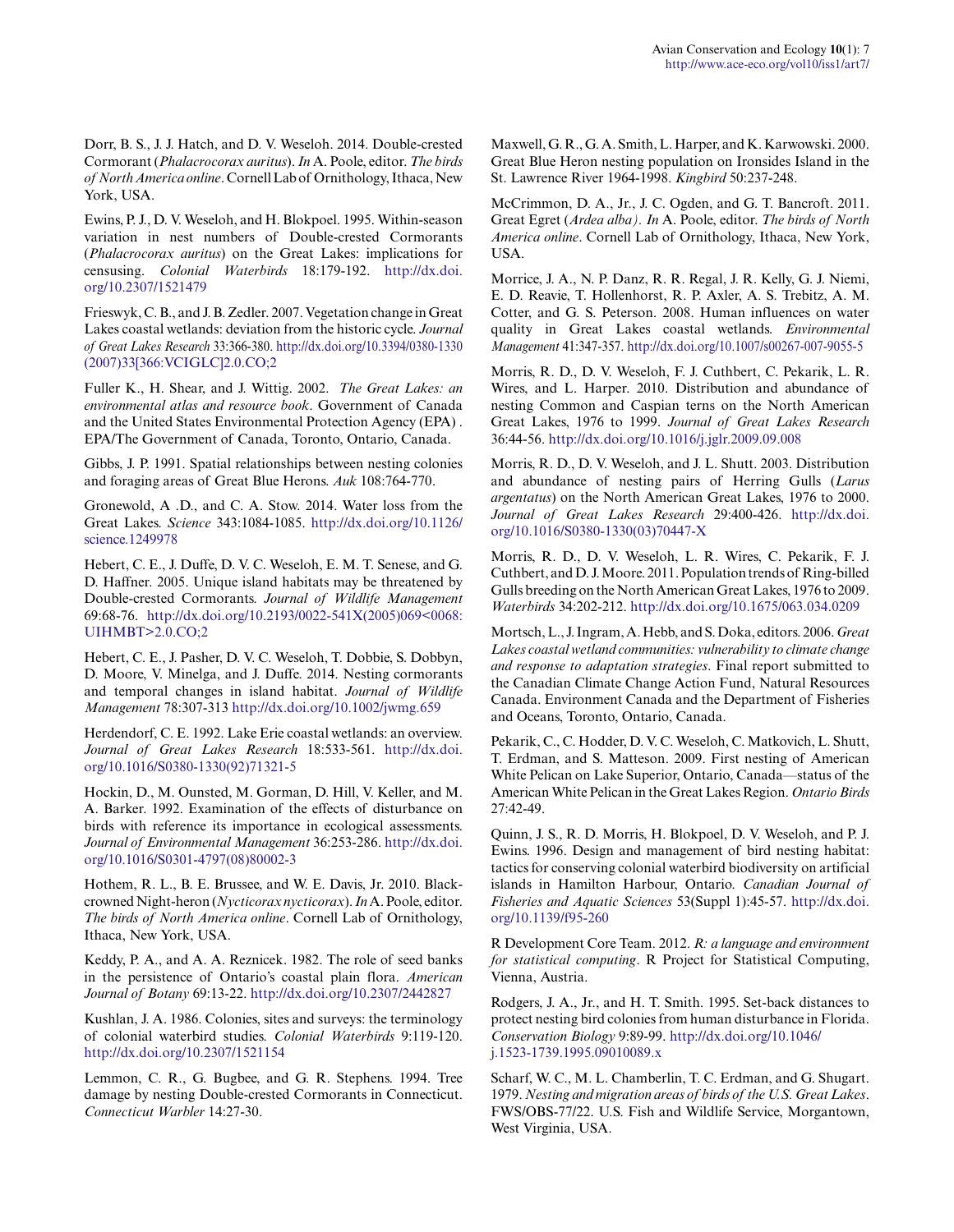Scharf, W. C., and G. W. Shugart. 1998. *Distribution and abundance of tree-nesting heron and marsh-nesting tern colonies of the U.S. Great Lakes, 1991*. W. W. Bowerman and A. S. Roe, editors. Publication No. 2. Gale Gleason Environmental Institute, Lake Superior State University Press, Sault Ste. Marie, Michigan, USA.

Shieldcastle, M. C., and L. Martin. 1997. Colonial waterbird nesting on West Sister Island National Wildlife Refuge and the arrival of Double-crested Cormorants. Pages 115-119 *in* M. E. Tobin, editor. *Symposium on Double-crested Cormorants: population status and management issues in the Midwest (Dec. 9, 1997, Milwaukee, WI)*. USDA APHIS Technical Bulletin No. 1879. U.S. Department of Agriculture, Animal and Plant Health Inspection Service, Washington, D.C., USA.

Skagen, S. K., C. P. Melcher, and E. Muths. 2001. The interplay of habitat change, human disturbance and species interactions in a waterbird colony. *American Midland Naturalist* 145:18-28. [http://dx.doi.org/10.1674/0003-0031\(2001\)145\[0018:TIOHCH\]2.0.](http://dx.doi.org/10.1674%2F0003-0031%282001%29145%5B0018%3ATIOHCH%5D2.0.CO%3B2)  $CO:2$ 

Smith, P. G. R., V. Glooschenko, and D. A. Hagen. 1991. Coastal wetlands of the three Canadian Great Lakes: inventory, current conservation initiatives, and patterns of variation. *Canadian Journal of Fisheries and Aquatic Sciences* 48:1581-1594. [http://dx.](http://dx.doi.org/10.1139%2Ff91-187) [doi.org/10.1139/f91-187](http://dx.doi.org/10.1139%2Ff91-187)

Somers, C. M., M. N. Lozer, and J. S. Quinn. 2007. Interactions between Double-crested Cormorants and Herring Gulls at a shared breeding site. *Waterbirds* 30:241-250. [http://dx.doi.](http://dx.doi.org/10.1675%2F1524-4695%282007%2930%5B241%3AIBDCAH%5D2.0.CO%3B2) [org/10.1675/1524-4695\(2007\)30\[241:IBDCAH\]2.0.CO;2](http://dx.doi.org/10.1675%2F1524-4695%282007%2930%5B241%3AIBDCAH%5D2.0.CO%3B2) 

Tourenq, C., S. Benhamou, N. Sadoul, A. Sandoz, F. Mesléard, J.-L. Martin, and H. Hafner. 2004. Spatial relationships between tree-nesting heron colonies and rice fields in the Camargue, France. *Auk* 121:192-202. [http://dx.doi.org/10.1642/0004-8038](http://dx.doi.org/10.1642%2F0004-8038%282004%29121%5B0192%3ASRBTHC%5D2.0.CO%3B2) [\(2004\)121\[0192:SRBTHC\]2.0.CO;2](http://dx.doi.org/10.1642%2F0004-8038%282004%29121%5B0192%3ASRBTHC%5D2.0.CO%3B2) 

Tremblay, J., and L. N. Ellison. 1979. Effects of human disturbance on breeding Black-crowned Night-herons. *Auk* 96:364-369.

U.S. Fish and Wildlife Service (USFWS). 2000. *Ottawa National Wildlife Refuge complex comprehensive conservation plan*. Ottawa National Wildlife Refuge, Oak Harbor, Ohio, USA. [http://www.](http://www.fws.gov/Midwest/planning/Ottawa/index.html) [fws.gov/Midwest/planning/Ottawa/index.html](http://www.fws.gov/Midwest/planning/Ottawa/index.html) 

Vennesland, R. G., and R. W. Butler. 2011. Great Blue Heron (*Ardea herodias). In* A. Poole, editor. *The birds of North America online*. Cornell Lab of Ornithology, Ithaca, New York, USA.

Weseloh, D. V., P. Mineau, S. M. Teeple, H. Blokpoel, and B. Ratcliff. 1986. *Colonial waterbirds nesting in Canadian Lake Huron in 1980*. Canadian Wildlife Service Progress Note 165. Canadian Wildlife Service, Ottawa, Ontario, Canada.

Weseloh, D. V., S. M. Temple, and H. Blokpoel. 1988. The distribution and status of colonial waterbirds nesting in western Lake Erie. Pages 134-144 *in* J. F. Downhower, editor. *The biogeography of the island region of western Lake Erie*. Ohio State University Press, Columbus, Ohio, USA.

Weseloh, D. V. C., C. Pekarik, T. Havelka, G. Barrett, and J. Reid. 2002. Population trends and colony locations of Double-crested Cormorants in the Canadian Great Lakes and immediately adjacent areas, 1990-2000: a manager's guide. *Journal of Great Lakes Research* 28:125-144. [http://dx.doi.org/10.1016/S0380-1330](http://dx.doi.org/10.1016%2FS0380-1330%2802%2970571-6) [\(02\)70571-6](http://dx.doi.org/10.1016%2FS0380-1330%2802%2970571-6) 

Wires, L. R., and F. J. Cuthbert. 2006. Historic populations of the Double-crested Cormorant (*Phalacrocorax auritus*): implications for conservation and management in the 21st century. *Waterbirds* 29:9-37. [http://dx.doi.org/10.1675/1524-4695](http://dx.doi.org/10.1675%2F1524-4695%282006%2929%5B9%3AHPOTDC%5D2.0.CO%3B2) [\(2006\)29\[9:HPOTDC\]2.0.CO;2](http://dx.doi.org/10.1675%2F1524-4695%282006%2929%5B9%3AHPOTDC%5D2.0.CO%3B2) 

Wires, L. R., S. J. Lewis, G. J. Soulliere, S. W. Matteson, D. V. Weseloh, R. P. Russell, and F. J. Cuthbert. 2010. *Upper Mississippi Valley/Great Lakes Waterbird Conservation Plan. A plan associated with the Waterbird Conservation for the Americas Initiative*. Final report submitted to the U. S. Fish and Wildlife Service. U.S. Fish and Wildlife Service, Fort Snelling, Minnesota, USA.

Witt, J. W. 2006. Great Blue Heron productivity at Mason Neck National Wildlife Refuge in northern Virginia, and the potential impacts of weather during a 13-year interval. *Waterbirds* 29:345-349. [http://dx.doi.org/10.1675/1524-4695\(2006\)29\[345:GBHPAM\]](http://dx.doi.org/10.1675%2F1524-4695%282006%2929%5B345%3AGBHPAM%5D2.0.CO%3B2) [2.0.CO;2](http://dx.doi.org/10.1675%2F1524-4695%282006%2929%5B345%3AGBHPAM%5D2.0.CO%3B2)



Sponsored by the Society of Canadian Ornithologists and Bird Studies Canada Parrainée par la Société des ornithologistes du Canada et Études d'oiseaux Canada



Editor-in-Chief: Keith A.Hobson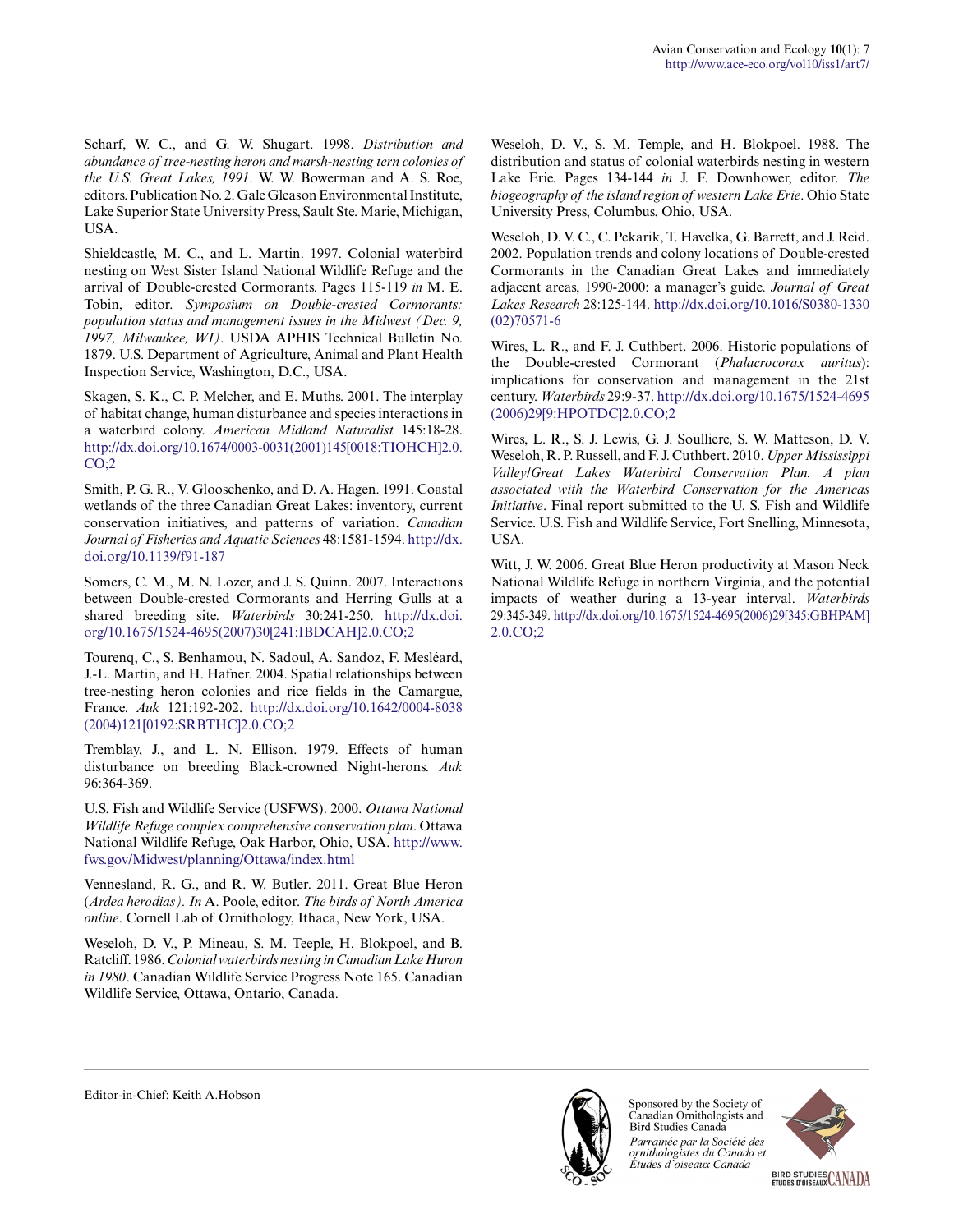Appendix 1. Canadian Black-crowned Night-heron colony sites and number of nests per location in Canadian waters during each of four censuses. Water body codes,<br>presented in order reflecting an east– west gradient, are: SLR

| Water<br>body | Site Name                                                       | Lat.           | Long.                       | 1977                   | 1991      | 1999                           | 2008           |
|---------------|-----------------------------------------------------------------|----------------|-----------------------------|------------------------|-----------|--------------------------------|----------------|
| <b>SLR</b>    | McNair Is.                                                      | 44.59          | $-75.66$                    |                        |           | 46                             | 7              |
| <b>SLR</b>    | Bergin Is.                                                      | 45.02          | $-74.86$                    |                        |           |                                | 59             |
| <b>SLR</b>    | Strachan Is.                                                    | 45.02          | $-74.81$                    |                        |           |                                | 5              |
| <b>SLR</b>    | W of Strachan Is.                                               | 45.02          | $-74.81$                    |                        |           |                                | 6              |
| <b>SLR</b>    | S of 31G006                                                     | 45.02          | $-74.81$                    |                        |           |                                | 62             |
| <b>SLR</b>    | E of Strachan Is.                                               | 45.02          | $-74.81$                    |                        |           |                                | $\mathbf{1}$   |
| <b>SLR</b>    | Dickerson Is.                                                   | 45.02          | $-74.8$                     |                        |           |                                | 1              |
| <b>SLR</b>    | Dodens Is.                                                      | 45.04          | $-74.57$                    |                        |           |                                | $\mathbf{1}$   |
| LO            | Windermere Basin                                                | 43.26          | $-79.78$                    |                        |           |                                | 119            |
| LO            | Hamilton Hrbr, Eastport                                         | 43.28          | $-79.79$                    | 5                      | 60        | 96                             | 17             |
| LO            | Hamilton Hrbr, North Is.                                        | 43.31          | $-79.8$                     |                        |           | 37                             | 8              |
| LO            | Hamilton Hrbr, Centre Is.                                       | 43.31          | $-79.8$                     |                        |           |                                | 5              |
| LO            | Hamilton Hrbr, South Is.                                        | 43.3           | $-79.8$                     |                        |           |                                | 12             |
| LO            | Hamilton Hrbr, Farre Is.                                        | 43.31          | $-79.81$                    |                        | 14        |                                |                |
| LO<br>LO      | Toronto Hrbr, Mugg's Is.<br>Tommy Thomson Pk, Pen. A            | 43.63<br>43.62 | $-79.38$<br>$-79.34$        | 56                     | 14        |                                |                |
| LO            | Tommy Thomson Pk, Pen. B                                        | 43.62          | $-79.34$                    |                        | 111       |                                | 87             |
| LO            | Tommy Thomson Pk, Pen. C                                        | 43.63          | $-79.34$                    |                        | 667       | 1265                           | 480            |
| LO            | High Bluff Is.                                                  | 43.97          | $-77.75$                    | 79                     | 37        | 38                             | 80             |
| LO            | Gull Is.                                                        | 43.98          | $-77.74$                    | 27                     |           | 21                             |                |
| LO            | Scotch Bonnet Is.                                               | 43.9           | $-77.54$                    |                        | 27        |                                |                |
| LO            | False Duck Is.                                                  | 43.95          | $-76.8$                     |                        | 48        |                                |                |
| LO            | Pigeon Is.                                                      | 44.07          | $-76.55$                    | 65                     |           |                                |                |
| LO            | West island of the Brother Iss.                                 | 44.21          | $-76.64$                    |                        |           | 9                              |                |
| LO            | Middle island of the Brother Iss.                               | 44.21          | $-76.63$                    |                        |           |                                | 19             |
| LO            | East island of the Brother Iss.                                 | 44.2           | $-76.62$                    |                        |           |                                | 12             |
| LO            | Snake Is.                                                       | 44.19          | $-76.54$                    |                        | 16        |                                |                |
| LO            | Little Cataraqui River Marsh                                    | 44.26<br>43.07 | $-76.52$                    |                        | 2         | 202                            | 296            |
| NR<br>NR      | Unnamed Is. #1<br>Is. between Unnamed Is. #1 and Unnamed Is. #2 | 43.07          | $-79.07$<br>$-79.08$        | 65                     | 200       |                                | 30             |
| NR            | Unnamed Is. #3                                                  | 43.07          | $-79.08$                    |                        | 213       |                                |                |
| NR            | Unnamed Is. #2                                                  | 43.07          | $-79.08$                    |                        | 13        | 44                             | 52             |
| LE            | Port Colborne                                                   | 42.87          | $-79.26$                    |                        |           | 5                              | 10             |
| LE            | Middle Sister Is.                                               | 41.85          | $-82.86$                    |                        |           | 15                             | 12             |
| LE            | East Sister Is.                                                 | 41.81          | $-82.86$                    | 350                    | 106       | 9                              | 16             |
| LE            | Middle Is.                                                      | 41.68          | $-82.68$                    |                        | 45        | 69                             | 27             |
| LE            | Pelee Is.                                                       | 41.83          | $-82.64$                    | 870                    |           |                                |                |
| DR            | Turkey Is.                                                      | 42.19          | $-82.11$                    |                        |           |                                | 57             |
| LSC           | Squirrel Is.                                                    | 42.54          | $-82.56$                    |                        | 10        |                                |                |
| <b>LSC</b>    | Bassett Is.                                                     | 42.5           | $-82.59$                    |                        | 88        |                                |                |
| LH            | Mad Reef                                                        | 44.96          | $-81.42$                    |                        |           | 48                             | 44             |
| LH            | E-central Chimney Reefs                                         | 44.84          | $-81.35$                    |                        |           |                                | 4              |
| LH            | Shoal off S tip of 41A008                                       | 44.84<br>44.84 | $-81.35$                    |                        |           | 1                              |                |
| LH<br>LH      | W-central Chimney Reefs<br>SW Chimney Reefs                     | 44.84          | $-81.36$<br>$-81.36$        |                        |           | 12                             | 15<br>14       |
| LH            | 0.5 km SE of Beament Is.                                        | 44.79          | $-81.34$                    |                        |           |                                | 3              |
| LH            | Warren Is.                                                      | 44.79          | $-81.34$                    | 56                     | 29        | 64                             | 61             |
| LH            | NE of Warren Is.                                                | 44.79          | $-81.34$                    |                        |           | 5                              |                |
| LH            | N of Argyle Iss                                                 | 44.78          | $-81.33$                    |                        | 9         | 8                              |                |
| LH            | W island of Argyle Iss.                                         | 44.78          | $-81.33$                    |                        |           | 18                             |                |
| LH            | SW of Argyle Iss.                                               | 44.78          | $-81.33$                    |                        |           |                                | 5              |
| LH            | SSW of Argyle Iss.                                              | 44.77          | $-81.33$                    |                        |           |                                | 6              |
| LH            | Basswood Is.                                                    | 44.76          | -81.32                      |                        |           |                                | 1              |
| LH            | Barrier Is.                                                     | 44.98          | $-81.08$                    |                        |           |                                | $\sqrt{2}$     |
| LH            | Gray Is.                                                        | 44.98          | $-80.02$                    |                        |           | 50                             |                |
| LH            | SE of Gray Is.                                                  | 44.98          | $-80.02$                    |                        | 3         |                                |                |
| LH            | Gull Is.                                                        | 44.71          | $-80.04$                    |                        |           | 117                            | 2              |
| LH            | Nottawasaga Is.                                                 | 44.54          | $-80.26$                    | 172                    | 107       | 50                             | 235            |
| LH<br>LH      | Chantry Is.<br>Red Bay                                          | 44.49<br>44.8  | $-81.4$<br>$-81.28$         | 97                     | 100<br>14 |                                | 39             |
| LH            | Batture Is.                                                     | 45.97          | $-83.07$                    |                        |           | 4                              | $\overline{4}$ |
| LH            | Thibault Is.                                                    | 45.77          | $-82.93$                    |                        |           |                                | 13             |
| LH            | W of Walker Point                                               | 45.55          | $-82.08$                    | $\mathbf{1}$           |           |                                |                |
| LH            | East Mound                                                      | 45.85          | $-81.63$                    |                        |           |                                | 40             |
| LH            | Papoose Is.                                                     | 45.86          | $-81.36$                    |                        |           |                                | 6              |
| LH            | James Is.                                                       | 45.44          | $-81.74$                    | $\sqrt{2}$             |           | 42                             |                |
| LH            | Snake Is. and NW shoal                                          | 45.34          | $-81.63$                    | $\mathbf{1}$           |           | 3                              | 2              |
| LH            | Halfmoon Is.                                                    | 45.44          | $-81.47$                    |                        |           | 3                              |                |
| LH            | N South Limestone Is.                                           | 45.39          | $-80.53$                    |                        |           |                                | 59             |
| LH            | S South Limestone Is.                                           | 45.39          | $-80.53$                    |                        |           | 5                              | $\overline{4}$ |
| LH<br>LH      | S of Limestone Is<br>Loxton Is.                                 | 45.38<br>45.22 | $-80.53$<br>$-80.23$        |                        |           | 2                              |                |
| LH            | Rigby and islet to SE                                           | 45.21          | $-80.21$                    |                        |           | 18                             | 13             |
| LH            | W of Northwest Pine Is.                                         | 45.02          | $-80.06$                    |                        |           |                                | 15             |
| LH            | Gilead Rock                                                     | 45.01          | $-80.04$                    |                        |           | 2                              | 33             |
| LH            | Long Is.                                                        | 45.09          | $-80.31$                    |                        |           |                                | 37             |
| LH            | Carpmeal Is.                                                    | 46.07          | $-81.9$                     |                        |           |                                | 15             |
| LH            | Perrique Is.                                                    | 46.14          | $-83.76$                    |                        |           |                                | $\overline{c}$ |
| LH            | Gull Is.                                                        | 46.16          | $-83.62$                    |                        |           |                                | $\mathbf{1}$   |
| LH            | Anchor Is.                                                      | 46.14          | $-83.34$                    |                        |           |                                | $\mathbf{1}$   |
| LH            | Bird Is.                                                        | 46.14          | $-83.34$                    |                        |           |                                | $\,$ 8 $\,$    |
| LH            | Middle Grant Is.                                                | 46.14          | $-83.32$                    |                        |           | $\sqrt{2}$                     | 6              |
| LH            | N rock Howland Rocks                                            | 46.05          | $-82.43$                    |                        |           | $\mathbf{1}$<br>$\overline{c}$ |                |
| LH            | S rock Howland Rocks<br>Census total, # of colonies censused    | 46.05          | $-82.43$                    |                        | 1933, 23  | 2313, 34                       | 12<br>2183, 57 |
|               |                                                                 |                | Mean colony size (mean, SD) | 1846, 14<br>(132, 232) | (84, 140) | (68, 216)                      | (38, 79)       |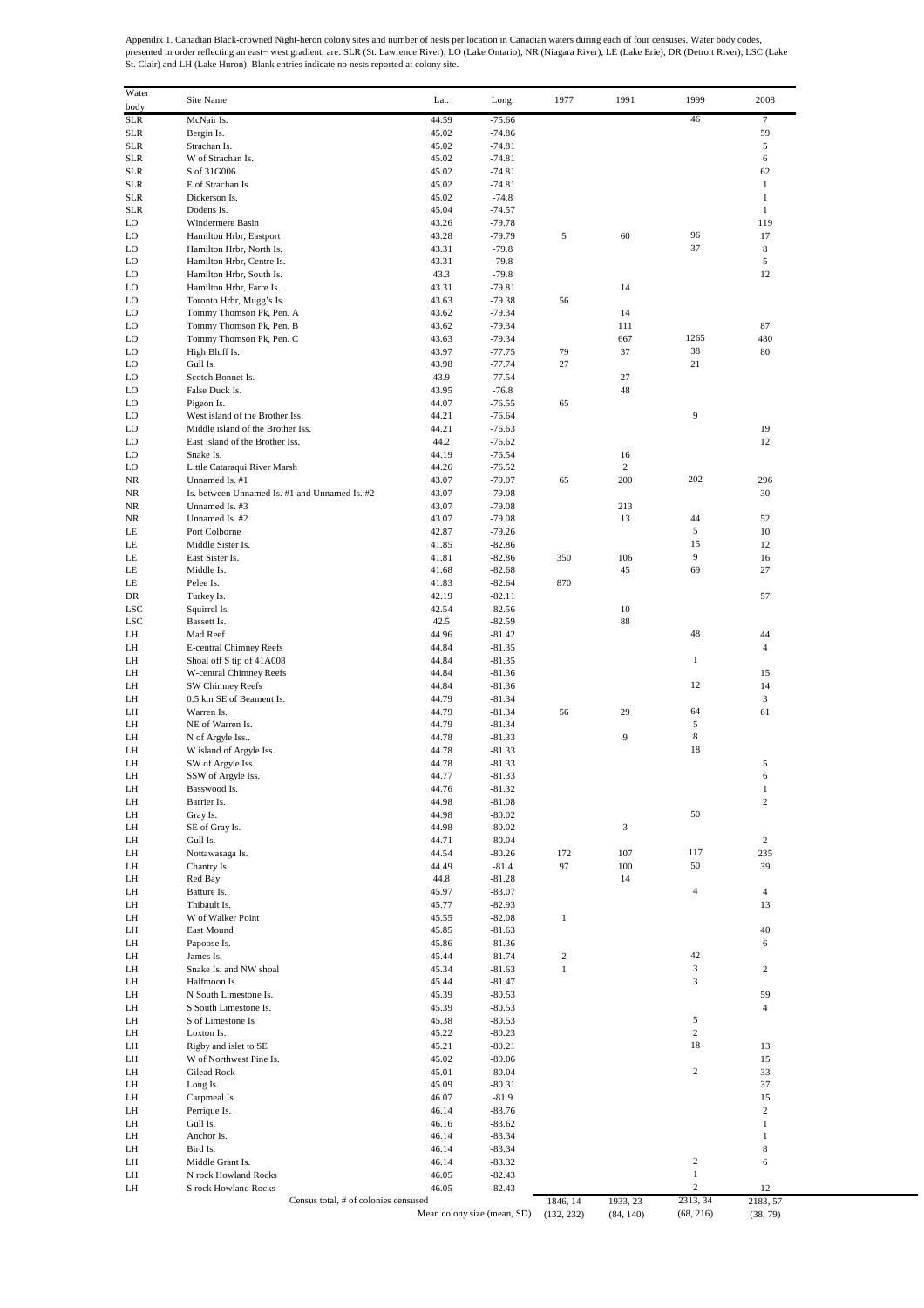| Appendix 2. U.S. Black-crowned Night-heron colony sites and number of nests per location in U.S. waters during each of four censuses. Water body codes,    |
|------------------------------------------------------------------------------------------------------------------------------------------------------------|
| presented in order reflecting an east – west gradient, are: LO (Lake Ontario), NR (Niagara River), LE (Lake Erie), DR (Detroit River), LH (Lake Huron), LM |
| (Lake Michigan), SMR (St. Marys River) and LS (Lake Superior). Blank entries indicate no nests reported at colony site.                                    |

| Water<br>body | Site Name                   | Lat.                                 | Long.          | 1977           | 1991           | 1999                        | 2008             |
|---------------|-----------------------------|--------------------------------------|----------------|----------------|----------------|-----------------------------|------------------|
| ${\rm LO}$    | Little Galloo Is.           | 43.53                                | $-76.24$       | 130            | 12             | $\mathbf{1}$                |                  |
| LO            | Gull Is.                    | 43.55                                | $-76.11$       |                |                | 41                          | 78               |
| ${\rm LO}$    | Bass Is.                    | 43.55                                | $-76.1$        |                |                | $\sqrt{6}$                  |                  |
| LO            | Calf Is.                    | 43.52                                | $-76.22$       |                |                | 6                           | 16               |
| NR            | Motor (Pirate) Is.          | 42.57                                | $-78.56$       |                |                | 38                          | 98               |
| $\rm LE$      | West Sister Is.             | 41.44                                | $-83.06$       | 3000           | 1240           | 387                         | 460              |
| $\rm LE$      | Green Is.                   | 41.39                                | $-82.52$       |                |                |                             | $\overline{4}$   |
| $\rm LE$      | Sandusky turning Point      | 41.28                                | $-82.55$       |                | 191            | 73                          | 53               |
| $\rm LE$      | Pt Mouillee                 | 41.56                                | $-83.11$       |                | 137            |                             | 250              |
| ${\rm LH}$    | Saddlebag Is.               | 45.57                                | $-84.02$       |                |                | 5                           | $\mathfrak{S}$   |
| ${\rm LH}$    | Bear Is.                    | 45.58                                | $-84.14$       |                |                |                             | 32               |
| LH            | Crow Is.                    | 45.58                                | $-84.14$       |                |                |                             | $\mathbf{1}$     |
| ${\rm LH}$    | Goose Is.                   | 45.55                                | $-84.25$       | 13             | $\overline{c}$ | 25                          |                  |
| LH            | Gull Is.                    | 45.03                                | $-83.14$       | 29             | 31             | 13                          |                  |
| ${\rm LH}$    | Grassy Is.                  | 45.02                                | $-83.26$       | 18             | 18             | 9                           |                  |
| ${\rm LH}$    | Scarecrow Is.               | 44.54                                | $-83.19$       |                | 5              |                             | $\mathbf{1}$     |
| LH            | Bird Is.                    | 44.53                                | $-83.19$       |                | $\mathbf{1}$   | 10                          | $22\,$           |
| ${\rm LH}$    | Little Charity Is.          | $44\,$                               | $-83.28$       | 86             | 44             | 19                          |                  |
| ${\rm LH}$    | <b>Charity Reef</b>         | 44.01                                | $-83.26$       |                |                |                             | $\tau$           |
| ${\rm LH}$    | Nayanquing Dike             | 43.46                                | $-83.56$       | 64             |                |                             |                  |
| ${\rm LH}$    | Channel Is.                 | 43.41                                | $-83.49$       | 16             |                |                             |                  |
| LH            | Windy Pt Weadock            | 43.39                                | $-83.5$        | $\overline{4}$ |                |                             |                  |
| ${\rm LH}$    | Saginaw                     | 43.41                                | $-83.49$       |                | 260            | 480                         | $210\,$          |
| ${\rm LH}$    | Pitcher's Reef              | 43.46                                | $-83.29$       |                |                |                             | 9                |
| LM            | Epoufette Is.               | 46.03                                | $-85.12$       |                |                | $\,8\,$                     |                  |
| LM            | Little Hog Is.              | 46.04                                | $-85.17$       |                | 3              |                             | 4                |
| LM            | Round Is.                   | 45.44                                | $-86.45$       | 26             |                | 48                          | $\sqrt{5}$       |
| ${\rm LM}$    | St Vitals Is.               | 45.48                                | $-86.45$       | $\overline{2}$ |                |                             | $24\,$           |
|               |                             |                                      | $-87.3$        |                |                |                             |                  |
| ${\rm LM}$    | Green Is.                   | 45.03                                |                | $90\,$         | 364            |                             |                  |
| LM            | Hat Is.                     | 45.06                                | $-87.19$       | 79             | 3              |                             |                  |
| LM            | Jack Is.                    | 45.1                                 | $-87.16$       | $20\,$         | 13             | $\sqrt{5}$                  |                  |
| LM            | Little Strawberry Is.       | 45.1                                 | $-87.16$       |                |                |                             | 113              |
| LM            | Big Sister Is.              | 45.13                                | $-87.09$       |                |                | 33                          |                  |
| LM            | Hog Is.                     | 45.21                                | $-86.51$       |                |                |                             | $\sqrt{2}$       |
| LM            | Pilot Is.                   | 45.17                                | $-86.55$       |                | 9              | $\overline{c}$              | 9                |
| LM            | Big Gull Is.                | 45.3                                 | $-86.43$       |                |                | $\,8$                       | 6                |
| LM            | Little Gull Is.             | 45.3                                 | $-86.43$       | 5              |                | 6                           |                  |
| LM            | Big Spider Is.              | 45.12                                | $-86.58$       | 11             |                |                             |                  |
| ${\rm LM}$    | Rocky Is.                   | 45.36                                | $-86.42$       |                | $22\,$         | 68                          |                  |
| LM            | Poverty Is.                 | 45.32                                | $-86.4$        | 8              |                |                             |                  |
| LM            | Marinette Marine Corp       | 45.06                                | $-87.37$       |                |                |                             | 15               |
| LM            | Green Is. Mackinac          | 45.5                                 | $-84.45$       | $10\,$         | 30             | 61                          | 5                |
| LM            | St Helena Is.               | 45.52                                | $-84.52$       |                |                |                             | 27               |
| LM            | Gull Is.                    | 45.42                                | $-85.5$        |                |                |                             | 17               |
| LM            | Squaw Is.                   | 45.5                                 | $-85.35$       |                |                |                             | $\boldsymbol{7}$ |
| LM            | Hat Is.                     | 45.49                                | $-85.18$       |                |                | $\ensuremath{\mathfrak{Z}}$ | $\boldsymbol{7}$ |
| LM            | Oconto R North Side         | 44.53                                | $-87.5$        | 300            |                |                             |                  |
| LM            | Long Tail Point             | 44.36                                | $-87.59$       | 15             |                |                             |                  |
| LM            | Willow Is.                  | 44.34                                | $-87.59$       | 224            |                |                             |                  |
| LM            | Lone Tree Is.               | 44.33                                | $-87.59$       |                | 270            | 140                         | 29               |
| LM            | Cat Is.                     | 44.33                                | $\textbf{-88}$ | $70\,$         | $80\,$         | 33                          | $\overline{c}$   |
| LM            | Kidney Is.                  | 44.32                                | $\textbf{-88}$ |                | 65             | 56                          | 6                |
| LM            | Spring Bluff Nature Reserve | 42.29                                | $-87.48$       |                |                |                             | 14               |
| LM            | Lake Calumet Dikes          | 41.4                                 | $-87.35$       |                |                |                             | $10\,$           |
| LM            | <b>Inland Steel</b>         | 41.4                                 | $-87.24$       |                |                | 56                          | 255              |
| LM            | Lincoln Park Zoo            | 41.55                                | $-87.38$       |                |                |                             | $21\,$           |
| <b>SMR</b>    | Squaw Is.                   | 46.02                                | $-83.54$       |                |                |                             | 6                |
| ${\rm LS}$    | Round Is.                   | 46.26                                | $-84.31$       |                |                |                             | 3                |
|               |                             | Census total, # of colonies censused |                | 4220, 22       | 2800, 21       | 1640, 28                    | 1833, 37         |
|               |                             |                                      |                |                |                |                             |                  |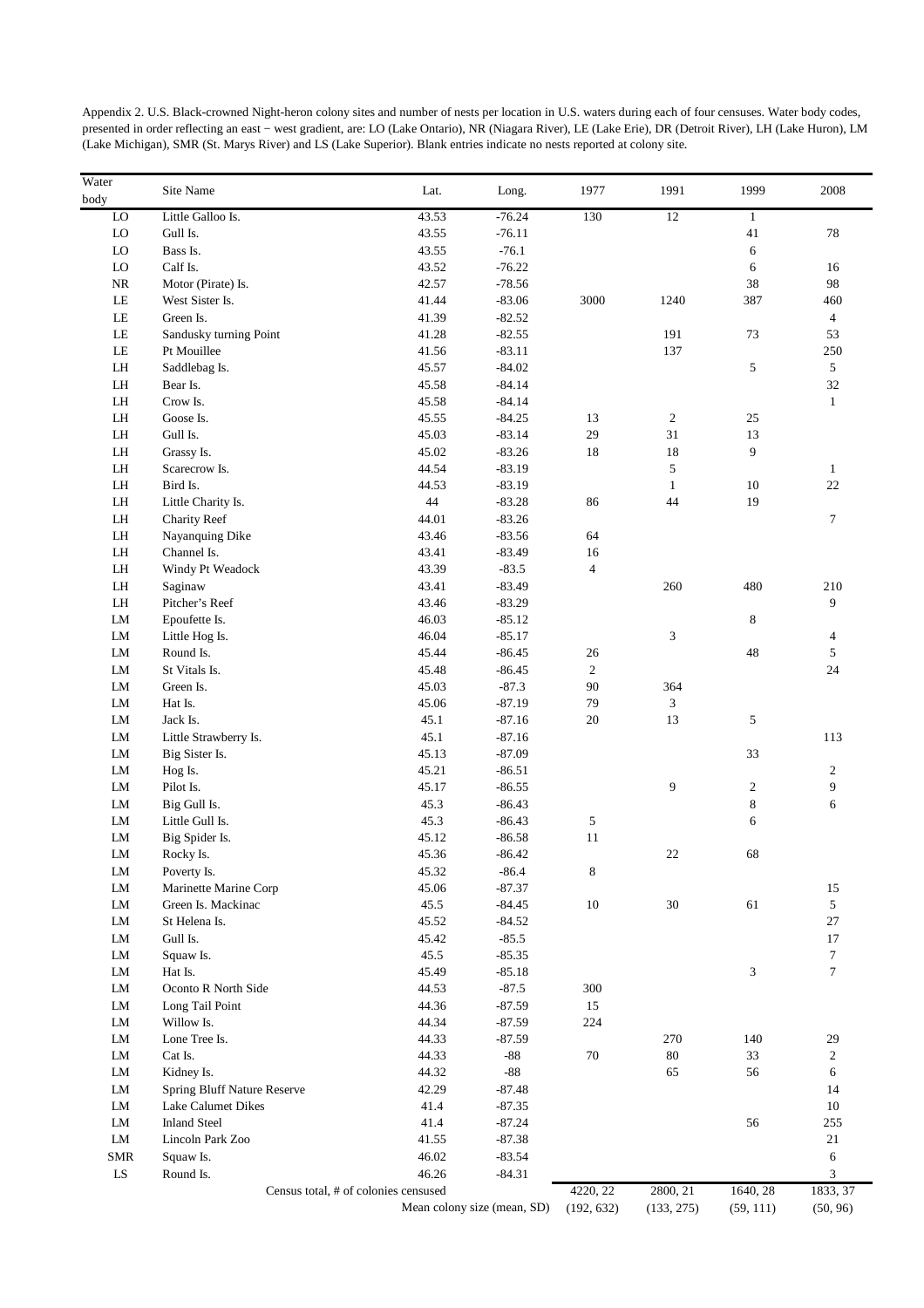| Water<br>body | Site name                            | Lat.   | Long.    | 1977     | 1991     | 1999  | 2008         |
|---------------|--------------------------------------|--------|----------|----------|----------|-------|--------------|
| LO            | Tommy Thomson Park, C                | 43.63  | $-79.34$ |          |          |       | 6            |
| LO            | High Bluff Is.                       | 43.97  | $-77.75$ |          |          | 2     | 27           |
| LE            | Middle Sister Is.                    | 41.85  | $-82.86$ | 3        |          |       | 34           |
| LE            | East Sister Is.                      | 41.81  | $-82.86$ | 10       | 141      | 17    | 12           |
| LE            | Middle Is.                           | 41.68  | $-82.68$ |          | 2        | 15    | 15           |
| LE            | Pelee Is.                            | 41.83  | $-82.64$ | 8        |          |       |              |
| LH            | Shoal W of Cedar Point               | 43.14  | $-82.07$ |          |          |       | 6            |
| LH            | E cent. island Chimney Reefs         | 44.84  | $-81.35$ |          |          |       | $\mathbf{I}$ |
| LH            | Nottawasaga Is.                      | 44.54  | $-80.26$ |          | 7        | 40    | 141          |
| LH            | Chantry Is.                          | 44.49  | $-81.4$  |          | 6        | 20    | 69           |
|               | Census total, # of colonies censused |        |          | 21, 3    | 156, 4   | 94, 5 | 311, 9       |
|               | Mean colony size (mean, SD)          | (7, 4) | (39, 68) | (19, 14) | (35, 45) |       |              |

Appendix 3. Great Egret colony sites and number of nests per location in Canadian waters during each of four censuses. Water body codes, presented in order reflecting an east − west gradient, are: LO (Lake Ontario), LE (Lake Erie) and LH (Lake Huron). Blank entries indicate no nests reported at colony site.

Erratum: Appendix 3 in the original publication of this paper contained incorrect data. The correction was made on 17 September 2019.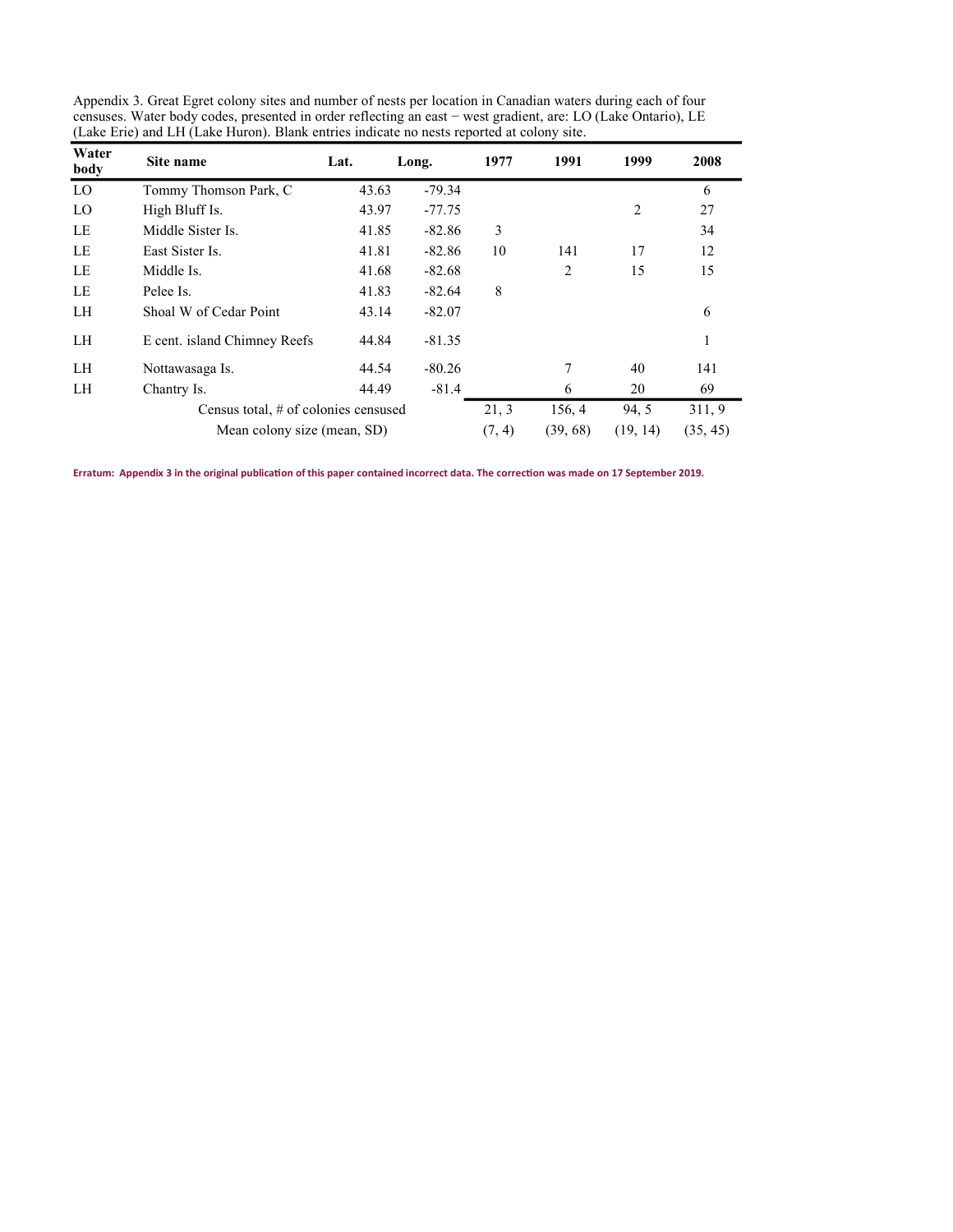| Appendix 4. Great Egret colony sites and number of nests per location in U.S. waters during each of four censuses. Water body    |
|----------------------------------------------------------------------------------------------------------------------------------|
| codes, presented in order reflecting an east – west gradient, are: DR (Detroit River), LE (Lake Erie), LH (Lake Huron), LM (Lake |
| Michigan), LSC (Lake St. Clair), NR (Niagara River). Blank entries indicate no nests reported at colony site.                    |

| Water body | Site name               | Lat.                                 | Long.    | 1977         | 1991       | 1999       | 2008           |
|------------|-------------------------|--------------------------------------|----------|--------------|------------|------------|----------------|
| NR         | Motor Is.               | 42.57                                | $-78.56$ |              |            | $\tau$     | 20             |
| LE         | West Sister Is.         | 41.44                                | $-83.06$ | 200          | 1040       | 840        | 760            |
| LE         | Green Is.               | 41.39                                | $-82.52$ |              |            |            | 51             |
| LE         | Winous Pt.              | 41.28                                | $-82.58$ |              |            | 7          |                |
| LE         | Sandusky Turning Point  | 41.28                                | $-82.55$ |              | 51         | 37         | 132            |
| LE         | Pt. Mouillee            | 41.56                                | $-83.11$ |              | 312        |            |                |
| LE         | Detroit Edison Pond Is. | 41.53                                | $-83.21$ |              | 22         |            |                |
| LE         | Ottawa Shooting Club    | 41.25                                | $-83.02$ |              |            |            | 5              |
| DR         | Stoney Is.              | 42.07                                | $-83.08$ | 23           |            |            |                |
| <b>LSC</b> | Dickinson Is.           | 42.37                                | $-82.38$ | $\mathbf{1}$ |            |            |                |
| LH         | Grassy Is.              | 45.02                                | $-83.26$ |              |            |            | 51             |
| LH         | Little Charity Is.      | 44                                   | $-83.28$ |              | 29         | 134        | 18             |
| LH         | <b>Charity Reef</b>     | 44.01                                | $-83.26$ |              |            |            | 1              |
| LH         | Saginaw                 | 43.41                                | $-83.49$ |              | 33         | 243        | 307            |
| LH         | Pitcher's Reef          | 43.46                                | $-83.29$ |              |            |            | 66             |
| LM         | Round Is.               | 45.44                                | $-86.45$ |              |            |            | 11             |
| LM         | St Vitals Is.           | 45.48                                | $-86.45$ |              |            |            | $\overline{4}$ |
| LM         | Marinette Marine Corp   | 45.06                                | $-87.37$ |              |            |            | 66             |
| LM         | Lone Tree Is.           | 44.33                                | $-87.59$ |              |            |            | 44             |
| LM         | Cat Is.                 | 44.33                                | $-88$    |              |            | 7          |                |
| LM         | <b>Inland Steel</b>     | 41.4                                 | $-87.24$ |              |            |            | 62             |
|            |                         | Census total, # of colonies censused |          | 224, 3       | 1487, 6    | 1275, 7    | 1598, 15       |
|            |                         | Mean colony size (mean, SD)          |          | (75, 109)    | (248, 404) | (182, 303) | (107, 196)     |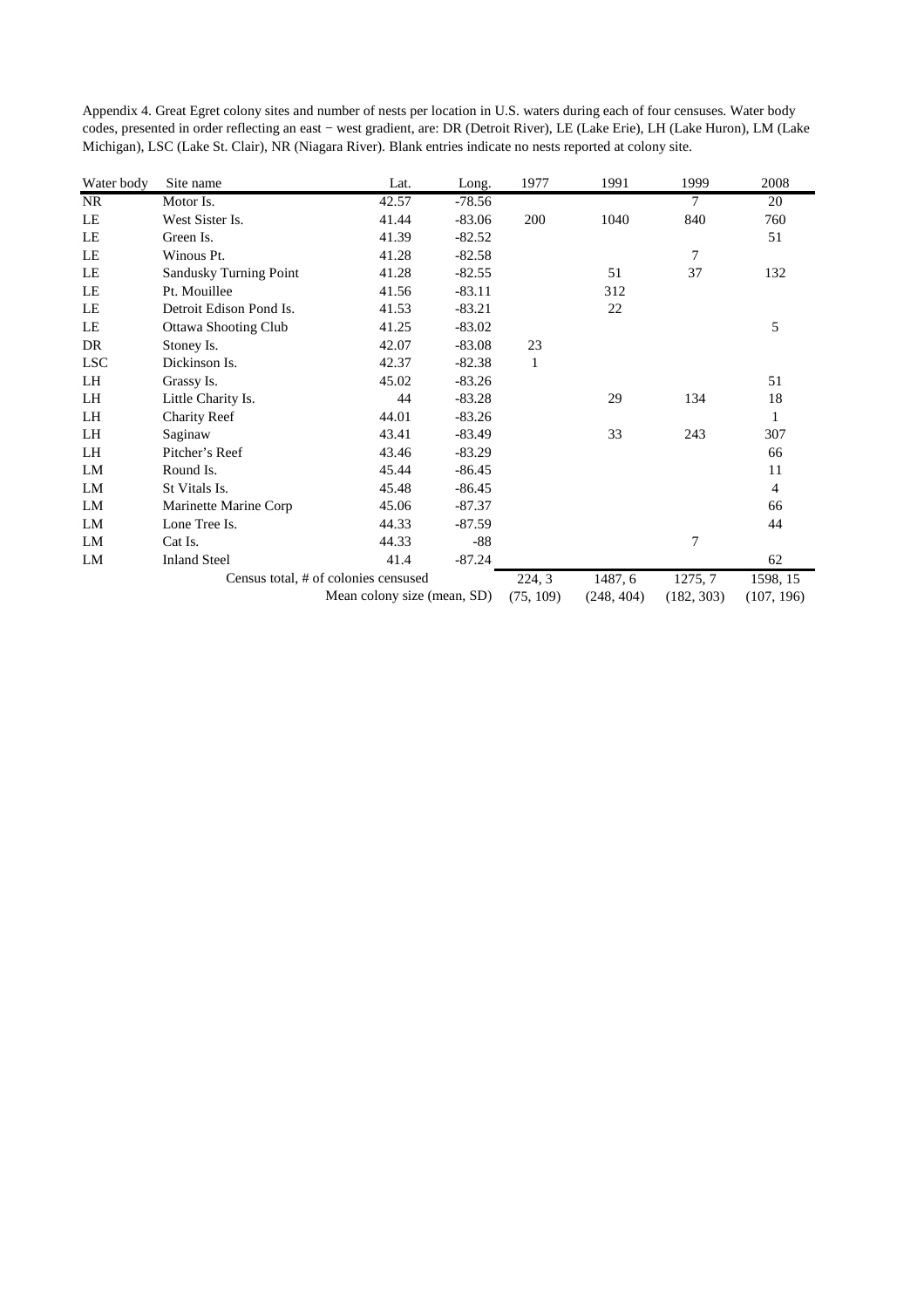Appendix 5. Great Blue Heron colony sites and number of nests per location in Canadian waters during each of four censuses. Water body codes, presented in order reflecting an<br>east – west gradient, are: SLR (St. Lawrence Ri

| Water<br>body            | Site Name                                                        | Lat.                                       | Long.                | 1977                    | 1991              | 1999                    | 2008           |
|--------------------------|------------------------------------------------------------------|--------------------------------------------|----------------------|-------------------------|-------------------|-------------------------|----------------|
| <b>SLR</b>               | 2km N or Johnstown                                               | 44.76                                      | $-75.44$             |                         | 125               |                         |                |
| <b>SLR</b><br><b>SLR</b> | Butternut Is.<br>Dodens Is.                                      | 45.09<br>45.04                             | $-74.49$<br>$-74.57$ |                         |                   |                         | 5<br>69        |
| LO                       | High Bluff Is.                                                   | 43.97                                      | $-77.75$             |                         |                   | 5                       | 26             |
| LO                       | Beaver Meadow, East Lake                                         | 43.96                                      | $-77.18$             |                         | 17                |                         |                |
| LO<br>LE                 | Cressy Marsh<br>Middle Sister Is.                                | 44.07<br>41.85                             | $-76.88$<br>$-82.86$ | 31                      | 3<br>30           | 27                      | 3              |
| LE                       | East Sister Is.                                                  | 41.81                                      | $-82.86$             | 45                      | 248               | 12                      | 19             |
| LE                       | Middle Is.                                                       | 41.68                                      | $-82.68$             |                         | 90                | 30                      | 304            |
| LH<br>LH                 | Mad Reef<br>NE of Chimney Reefs                                  | 44.96<br>44.85                             | $-81.42$<br>$-81.35$ |                         |                   | 12<br>$\overline{4}$    | 34<br>14       |
| LH                       | E-central is. of Chimney Reefs                                   | 44.84                                      | $-81.35$             |                         |                   |                         | 1              |
| LH                       | W-central is. of Chimney Reefs                                   | 44.84                                      | $-81.36$             |                         |                   |                         | 3              |
| LH<br>LH                 | Ghegheto Is.<br>Warren Is.                                       | 44.82<br>44.79                             | $-81.35$             | 8                       | 64                | $\,2\,$                 | 13             |
| LH                       | 0.6 km SSW of Argyle Is.                                         | 44.77                                      | $-81.34$<br>$-81.33$ |                         |                   |                         | $\mathbf{1}$   |
| LH                       | NW of Burke Is.                                                  | 44.77                                      | $-81.31$             |                         |                   | 9                       |                |
| LH                       | Basswood Is.                                                     | 44.76                                      | $-81.32$             |                         |                   | $\tau$<br>42            | 12             |
| LH<br>LH                 | Barrier Is.<br>Nottawasaga Is.                                   | 44.98<br>44.54                             | $-81.08$<br>$-80.26$ | 35<br>53                | 105               | 67                      | 38<br>20       |
| LH                       | Chantry Is.                                                      | 44.49                                      | $-81.4$              | 24                      | 124               | 28                      | 14             |
| LH                       | Collingwood Mainland                                             | 44.5                                       | $-80.2$              | 97                      |                   |                         |                |
| LH<br>LH                 | Kitchener Is.<br>Boom Pt., Cockburn Is.                          | 45.9<br>45.85                              | $-83.5$<br>$-83.36$  | $\overline{4}$<br>10    |                   |                         |                |
| LH                       | Batture Is.                                                      | 45.97                                      | $-83.07$             | 5                       |                   | 6                       |                |
| LH                       | S end of Inner Duck Is.                                          | 45.76                                      | $-82.93$             | 3                       |                   |                         |                |
| LH<br>LH                 | Gertrude Is.<br>Maiden Is.                                       | 45.92<br>45.57                             | $-82.78$<br>$-82.1$  | 9                       |                   | 4                       |                |
| LH                       | W of Walker Point                                                | 45.55                                      | $-82.08$             | 3                       |                   |                         | $\overline{c}$ |
| LH                       | N of Ten Mile Point                                              | 45.89                                      | $-81.83$             | 77                      | 34                |                         | $1\,$          |
| LH<br>LH                 | West Mary Is.<br>East Mound                                      | 45.97<br>45.85                             | $-81.77$<br>$-81.63$ |                         |                   | 12                      | $\mathbf{1}$   |
| LH                       | Papoose Is.                                                      | 45.86                                      | $-81.36$             |                         |                   |                         | 30             |
| LH                       | Perseverence Is.                                                 | 45.47                                      | $-81.84$             | 12                      |                   | $\mathbf{1}$            |                |
| LH                       | James Is.                                                        | 45.44                                      | $-81.74$             |                         |                   | 15                      |                |
| LH<br>LH                 | Snake Is. and NW shoal<br>Halfmoon Is.                           | 45.34<br>45.44                             | $-81.63$<br>$-81.47$ |                         |                   | $\mathbf{1}$            | 20<br>3        |
| LH                       | North Limestone Is.                                              | 45.41                                      | $-80.54$             |                         |                   |                         | 3              |
| LH                       | N of South Limestone Is.                                         | 45.39                                      | $-80.53$             |                         |                   |                         | $\,1\,$        |
| LH<br>LH                 | S of South Limestone Is.<br>Green Is.                            | 45.39<br>45.91                             | $-80.53$<br>$-81.32$ | 40                      | $42\,$            | 21                      | $\mathbf{1}$   |
| LH                       | Birnie Is.                                                       | 45.44                                      | $-80.47$             | 50                      |                   |                         |                |
| <b>IH</b>                | Gull Is.                                                         | 46.16                                      | $-83.62$             |                         |                   | 20                      |                |
| LH                       | Maggs Is.                                                        | 46.15                                      | $-83.61$             | 11                      |                   |                         |                |
| LH<br>LH                 | Bigsby Is.<br>Middle Grant Is.                                   | 46.17<br>46.14                             | $-83.43$<br>$-83.32$ | 5<br>30                 | 19                | 12                      |                |
| LH                       | Richelieu Is.                                                    | 46.17                                      | $-83.16$             | 28                      | 17                | 32                      |                |
| LH                       | La Salle Is.                                                     | 46.17                                      | $-83.15$             |                         |                   | 30                      |                |
| LH<br>LH                 | W of Cousins Is.<br>Egg Is.                                      | 46.08<br>46.06                             | $-82.81$<br>$-82.47$ |                         |                   | $\overline{4}$          | 1<br>$\,1\,$   |
| LH                       | N rock of the Howland Rocks                                      | 46.05                                      | $-82.43$             |                         |                   |                         | 14             |
| LH                       | S rock of the Howland Rocks                                      | 46.05                                      | $-82.43$             |                         |                   |                         | 25             |
| LH                       | Pirate Is.                                                       | 46.06                                      | $-83.91$             | $\overline{2}$<br>42    | 6                 |                         |                |
| LH<br>LH                 | Cedar Is.<br>Janden Is.                                          | 46.25<br>46.08                             | $-83.73$<br>$-83.9$  | 6                       | 6                 |                         |                |
| <b>SMR</b>               | S of Pumpkin Point                                               | 46.39                                      | $-84.13$             |                         | 3                 |                         |                |
| <b>SMR</b>               | Whitestone Reef                                                  | 46.31                                      | $-84.03$             |                         |                   |                         | $\,1\,$        |
| LS<br>LS                 | Rousseau Is.<br>S of Batchawana Is.                              | 46.99<br>46.87                             | $-84.79$<br>$-84.44$ | 6                       |                   | 6                       | $\,1\,$<br>5   |
| LS                       | S of Batchawana Is.                                              | 46.87                                      | $-84.44$             | 10                      | 27                | 13                      | 35             |
| LS                       | S of Batchawana Is.                                              | 46.87                                      | $-84.44$             |                         | 5                 | $\overline{4}$          | 5              |
| LS                       | 0.5 km W of 41K013                                               | 46.87                                      | $-84.44$             |                         | $\overline{4}$    |                         |                |
| LS<br>LS                 | NW of Crane Is.<br>Crane Is.                                     | 47.95<br>47.94                             | $-85.79$<br>$-85.79$ | $\overline{4}$          | 12                | 3<br>14                 |                |
| LS                       | Michipicoten Is.                                                 | 47.75                                      | $-85.78$             | 8                       |                   |                         |                |
| LS                       | Hope Is.                                                         | 47.7                                       | $-85.79$             | 5                       |                   | 11                      |                |
| LS<br>LS                 | E side to entrance for False Harbour<br>E of Le Petit Mort Rocks | 47.71<br>47.92                             | $-85.76$<br>-85.66   |                         | ð                 |                         | 3              |
| LS                       | E of Floating Heart Bay                                          | 47.92                                      | $-85.52$             |                         | $\overline{4}$    | 9                       |                |
| LS                       | Entrance Is.                                                     | 47.8                                       | $-84.94$             | 14                      | 8                 | $\overline{\mathbf{c}}$ |                |
| LS                       | N of Chalfant Is.                                                | 47.62                                      | $-85.02$             | 9<br>11                 | 9<br>$10\,$       | $\tau$                  |                |
| LS<br>LS                 | NW tip of Devil's Warehouse Is.<br>S of South Lizard Is.         | 47.57<br>47.41                             | $-85.01$<br>$-84.82$ | 14                      | 21                |                         |                |
| LS                       | NW of largest of the Agawa Is.                                   | 47.36                                      | $-84.7$              | $\overline{2}$          |                   |                         |                |
| LS                       | Vrooman Is.                                                      | 47.3                                       | $-84.6$              |                         |                   |                         | 16             |
| LS<br>LS                 | Ossifrage Is.<br>Nest Is.                                        | 47.18<br>48.74                             | $-84.71$<br>$-87.93$ | 8                       | 5<br>8            | 17                      | 6              |
| LS                       | between Beetle Point and McKay Cove                              | 48.74                                      | $-87.65$             | 8                       |                   |                         |                |
| LS                       | W of Cobinosh Is.                                                | 48.75                                      | $-87.5$              |                         | $\,1\,$           |                         |                |
| LS                       | W of Cat Is.                                                     | 48.82                                      | $-87.43$             | 8                       | 1                 |                         |                |
| LS<br>LS                 | Les Petits Ecrits<br>N of Chase Rock                             | 48.75<br>48.77                             | $-87.22$<br>$-87.15$ |                         |                   | 8                       | 7              |
| LS                       | S shore of Lawson Is.                                            | 48.76                                      | $-86.91$             |                         | 8                 | 3                       |                |
| LS                       | N of Barclay Is.                                                 | 48.77                                      | $-86.69$             | $\tau$                  |                   |                         |                |
| LS<br>LS                 | south of the Barclay Iss.<br>N of Sullivan Is.                   | 48.77<br>48.72                             | $-86.69$<br>$-86.54$ | $\mathbf{1}$            |                   | 20                      |                |
| LS                       | S of Sullivan Is.                                                | 48.72                                      | $-86.54$             |                         | $\mathbf{1}$      |                         |                |
| LS                       | WNW of Monmouth Is.                                              | 48.76                                      | $-86.44$             | $\mathbf{1}$            |                   |                         |                |
| LS<br>LS                 | N of Ogilvy Point<br>W of 42D102                                 | 48.62<br>48.46                             | $-86.34$<br>$-86.24$ | $\mathbf{1}$            |                   | 12                      |                |
| LS                       | E of 42Dll0                                                      | 48.4                                       | $-86.2$              | 32                      | 13                | 6                       | 31             |
| LS                       | S of mouth of White Gravel River                                 | 48.29                                      | $-86.16$             | $\overline{\mathbf{c}}$ | 2                 | $\overline{\mathbf{c}}$ |                |
| LS                       | W island in Simons Harbour                                       | 48.27                                      | $-86.15$             | 24<br>32                | 13                |                         |                |
| LS<br>LS                 | W of Otter Head<br>N of Cloud Is.                                | 48.08<br>48.06                             | $-86.03$<br>$-89.42$ |                         | 5<br>3            | 11                      |                |
| LS                       | SW of Cloud Is.                                                  | 48.05                                      | $-89.42$             |                         |                   |                         | 8              |
| LS                       | E of Sister Is.                                                  | 48.16                                      | $-89.24$             | 20                      |                   |                         |                |
| LS<br>LS                 | Dog Is.<br>Flatland Is.                                          | 48.2<br>48.22                              | $-89.26$<br>$-89.24$ | 3<br>$\overline{2}$     |                   |                         |                |
| LS                       | Buck Is.                                                         | 48.52                                      | $-88.91$             | 14                      | 17                | 11                      | 39             |
| LS                       | Marvin Is.                                                       | 48.3                                       | $-88.86$             |                         |                   | 2                       |                |
| LS                       | E of Sand Is.                                                    | 48.33                                      | $-88.77$             | $\overline{\mathbf{c}}$ | 5<br>$\mathbf{1}$ | 13                      |                |
| LS<br>LS                 | Clark Is.<br>Gravel Is.                                          | 48.34<br>48.35                             | $-88.72$<br>$-88.71$ |                         | $\mathbf{1}$      |                         |                |
| LS                       | Cranberry Is.                                                    | 48.37                                      | $-88.7$              | $\mathbf{1}$            |                   |                         |                |
| LS                       | Nuttal Is.                                                       | 48.66                                      | $-88.53$             | $22\,$                  |                   |                         |                |
| LS<br>LS                 | Bent Is.<br>Granite Is.                                          | 48.62<br>48.72                             | $-88.54$<br>$-88.46$ |                         |                   | 5<br>$\overline{c}$     |                |
| LS                       | Delaney Is.                                                      | 48.8                                       | $-88.38$             | 8                       | 12                | 46                      | 46             |
| LS                       | Tunnel Is.                                                       | 48.41                                      | $-88.52$             | 8                       |                   |                         |                |
| LS<br>LS                 | Mood Is.<br>Hawk Is.                                             | 48.52<br>48.57                             | $-88.43$             | 18<br>16                | 8                 | 14                      |                |
| LS                       | Cedar Is.                                                        | 48.63                                      | $-88.21$<br>$-88.1$  | $\mathbf{1}$            |                   |                         |                |
| LS                       | Tremblay Is.                                                     | 48.64                                      | $-88.07$             | 5                       |                   |                         |                |
| LS                       | rock off W side of Fluor Is.                                     | 48.68                                      | $-88.1$              | $\mathbf{1}$            |                   |                         |                |
| LS                       | Mainland just S of Hwy 17                                        | 49<br>Census total, # of colonies censused | $-88.1$              | 958, 59                 | 1140, 43          | 644, 48                 | 5<br>887, 43   |
|                          |                                                                  | Mean colony size (mean, SD)                |                      | (16, 19)                | (27, 47)          | (13, 13)                | (21, 47)       |